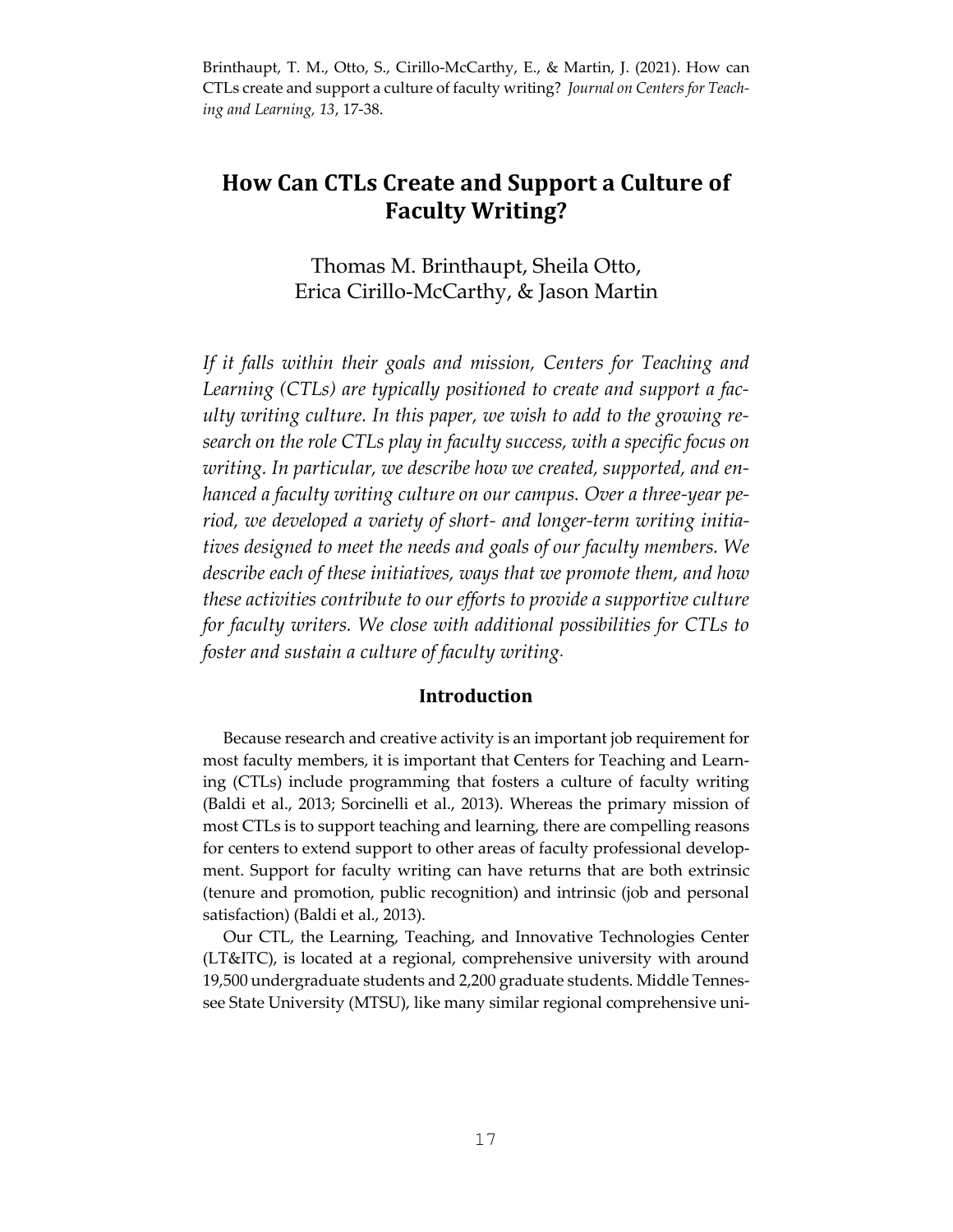versities, once focused heavily on teaching and is now trying to increase faculty research and scholarship. Reasons for this shift include increased tenure and promotion requirements and the desire for more grant funding. In this paper, we describe how we developed a multi-pronged program that has helped to develop and support faculty writing efforts.

 Our endeavor to create a faculty writing culture has been mostly ad hoc and organic, growing out of a partnership between the CTL and the library to hold a faculty writing retreat. With the popularity of the writing retreat and faculty requests for more events dedicated to writing, research, and scholarship, we (Tom, Sheila, Erica, and Jason) leveraged not only existing CTL programs and events but also other writing and scholarship expertise around the campus in a bid to create, grow, and support a faculty culture of writing. This is not an officially recognized university committee with an official charge from the Provost or President; rather, we are a group of faculty members who saw a need on campus and worked to meet it. Our CTL served as the focal point for these efforts, as we identified and cultivated writingrelated resources across our campus.

 We—two CTL directors, the Writing Center Director, and the Interim Library Dean—leveraged our existing formal and informal partnerships to create and support a faculty writing culture on our campus that aims to increase the research and scholarly output of our faculty. The CTL and Writing Center are both located in the library. This arrangement has led to years of working together including CTL workshops on writing groups (Writing Center Director), effective writing practices (Writing Center Director and Interim Library Dean), improving student writing (Writing Center Director), and research support (various academic librarians). All three spaces are used to host events by the other two areas, and the CTL and library partnered to start the faculty writing retreats. We also consult with our campus's Writing Across the Curriculum director. Out of these activities came a more structured effort to use our skills, expertise, and what we were already doing to help faculty in their writing efforts.

 The success of the programs discussed below—in terms of faculty participation and scholarly productivity—has led to recognition and support from the Provost's Office as well as the Office of Research and Sponsored Programs, but this has mostly been a labor of love; and the results so far have been impressive considering the humble origins of the undertaking.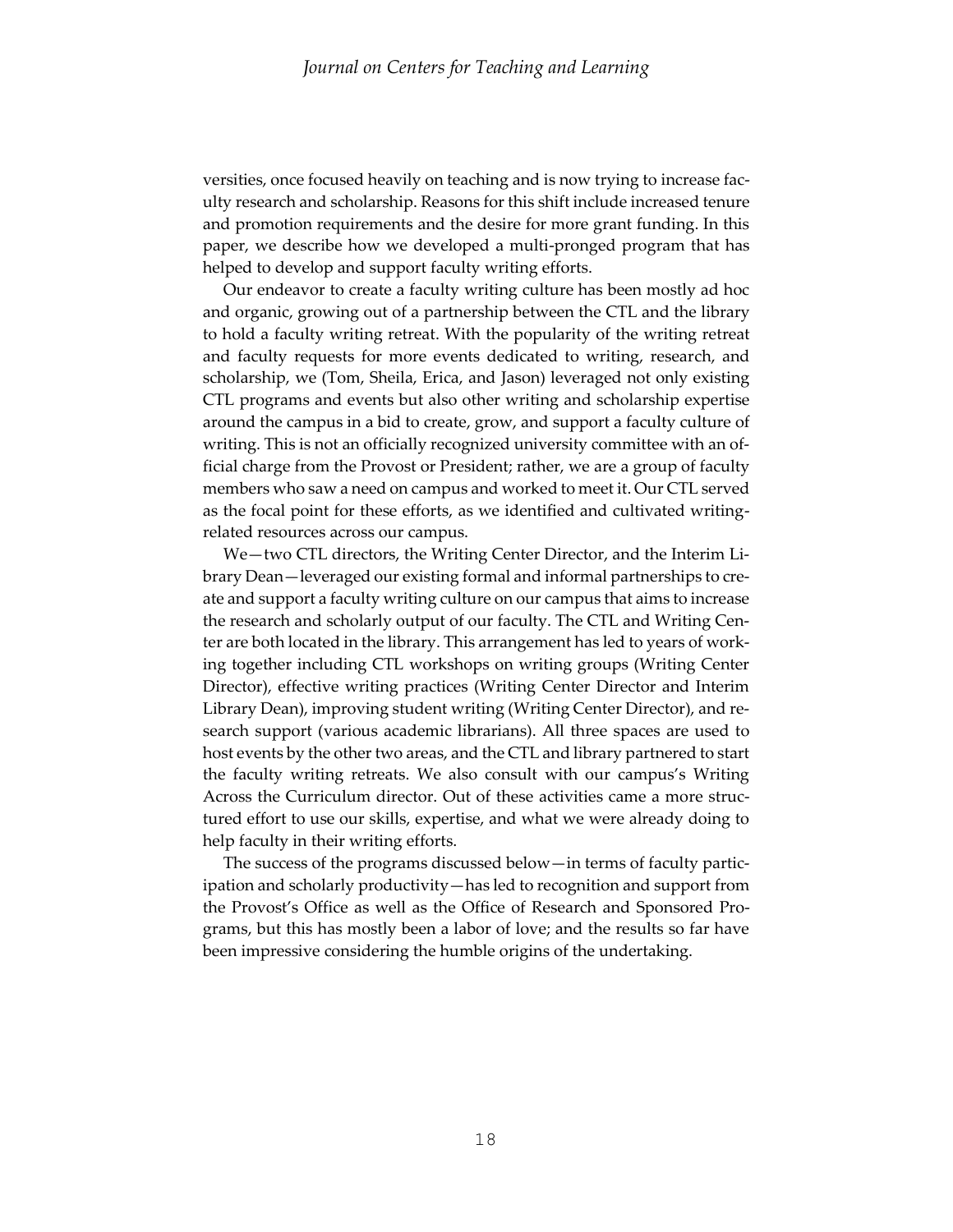# **A Faculty Writing Culture**

 Most definitions of "culture" include reference to social norms and behaviors that occur within a particular context, group, or society (Baldwin et al., 2006). Cultures have an element of shared goals, values, and practices within a group, institution, or society. Thus, we speak of corporate, foreign, and popular culture. These meanings inform our views on what constitutes a "faculty writing culture." Depending on the nature of one's institution, a writing culture potentially encapsulates one part of the professional identity of a faculty member (Elbow & Sorcinelli, 2006).

 Part of any PhD program is to acculturate students to a professional culture. This process involves not only what it means to be a biologist or a sociologist, but what it means to be a faculty member. The professional culture mixes with the organizational culture of the institution, defined as "a pattern of shared basic assumptions ... considered ... as the correct way to perceive, think, and feel" (Schein, 2004, p. 17). These cultures are reflected by the statement "That is how we do things around here."

 Past reviewers have noted that CTLs can bring about institutional culture change. For example, Eble and McKeachie (1985) argue that it is useful to think of the ways that faculty development programs (such as the one described here) can alter an institution's culture. Kezar (2018) highlights strategies that CTLs can use to implement culture change at multiple levels of higher education institutions. Good evidence also indicates that faculty development programs focused on teaching effectiveness can improve an institution's teaching and learning culture (e.g., Condon et al., 2016). In addition, CTL support of course redesign activities can enhance an institution's efforts to create a culture of student success (Campbell & Blankenship, 2020). These examples show that culture change can be a successful direct or indirect goal of the work of CTLs.

 The organizational culture of a college or university might focus predominately on teaching and service, predominately on research, or any mix inbetween. Regardless of the institution or professional culture, faculty are still expected to write and publish, and CTLs can provide much valuable support for faculty, support that often cannot be found in other places on campus.

 We define a faculty writing culture as the ways that CTLs (and institutions as a whole) acknowledge, encourage, support, recognize, and reward faculty writing. The first three elements of this definition are particularly relevant to the work of CTLs. Many institutions have mechanisms that recognize faculty writing (e.g., campus-wide author showcases, departmental lists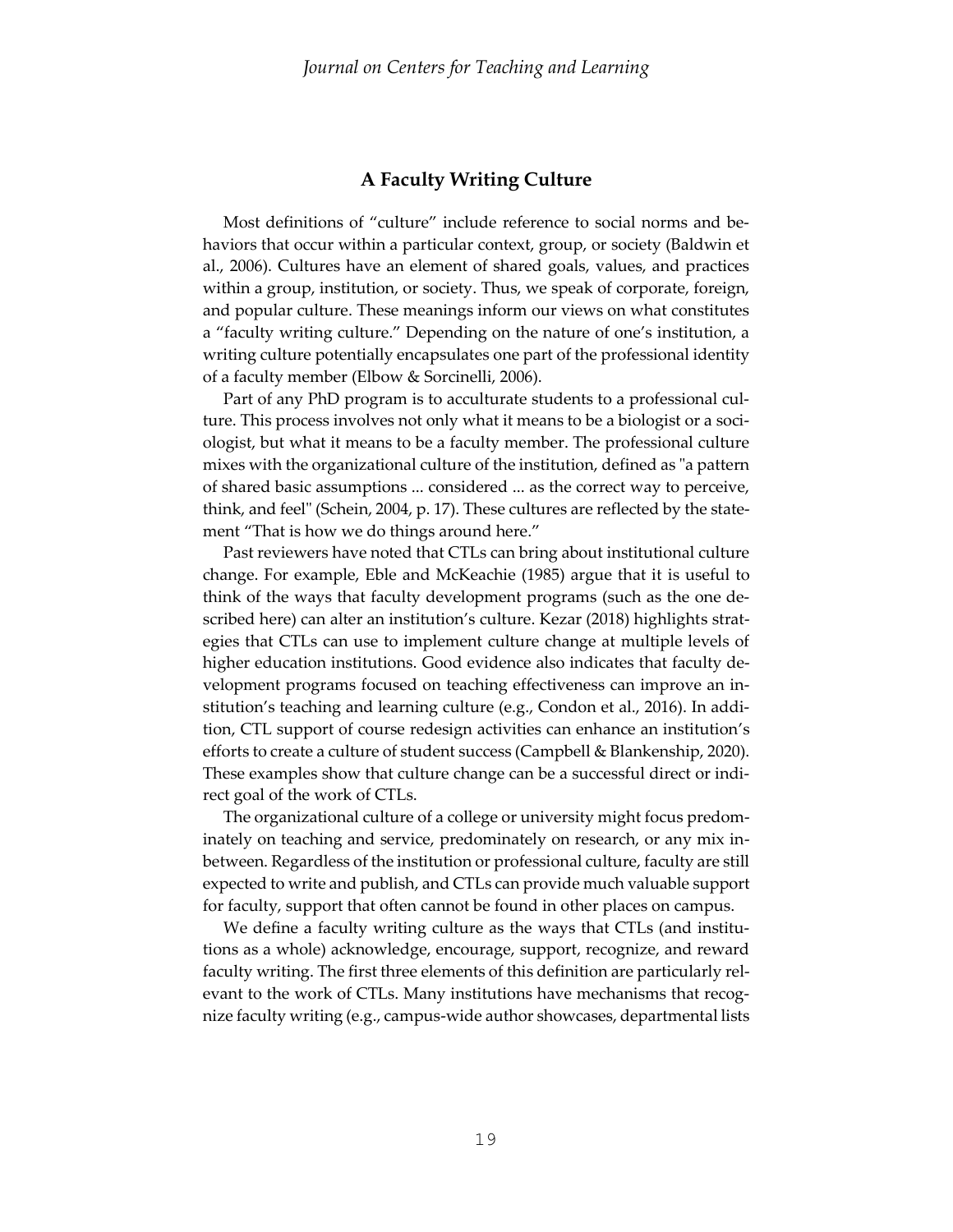of recent publications) and reward that activity (e.g., university- or collegewide awards for outstanding research or creative activity). Our examination of a faculty writing culture and the ways that CTL can develop that culture focus mainly on the acknowledging, encouraging, and supporting features of this definition.

 An important part of making a successful culture change is first learning about the current culture. To assess the existing culture at the beginning of our initiative, we examined levels of faculty interest in writing-related programming (e.g., participation in workshops), tracked suggestions that participants made about ways to enhance that programming (e.g., through open-ended comments on workshop or program evaluation forms), and drew upon data from our CTL needs assessment pertaining to writing support. As we moved forward, we early on publicized and promoted our "faculty writing culture" efforts. We noted in CTL invitations and announcements that specific programs or activities were "a part of the university's initiative to create and support a culture of faculty writing. This initiative is a collaboration of the LT&ITC with the MTSU Library and the University Writing Center." We hoped to acknowledge to faculty that our institution values productive writing and that our CTL provides writing-related resources and support for faculty of all ranks and statuses.

# **Faculty, Students, and Writing**

 To clarify the concept of a faculty writing culture, we also need to define what we mean by "writing." Our definition is very broad and includes any product that results from faculty compositional activity. In other words, faculty writing includes things like research manuscripts, revisions and resubmissions, grant proposals, conference presentations, book reviews, book chapters, books, and many other kinds of creative products and activities.

 Faculty writers, in particular junior faculty, face high stakes writing as it pertains to tenure requirements. It is in this context of high stakes faculty writing production that *Working with Faculty Writers* (Geller & Eodice, 2013) discusses faculty writing support. The authors in the edited collection detail models of best practices for establishing and supporting a culture of faculty writing across the institution. Just as importantly, the authors position faculty writing processes alongside student writing processes to strengthen the habits of mind necessary to maintain a publishing pipeline. Overall, the collection contributors see faculty writing support as a collaborative effort and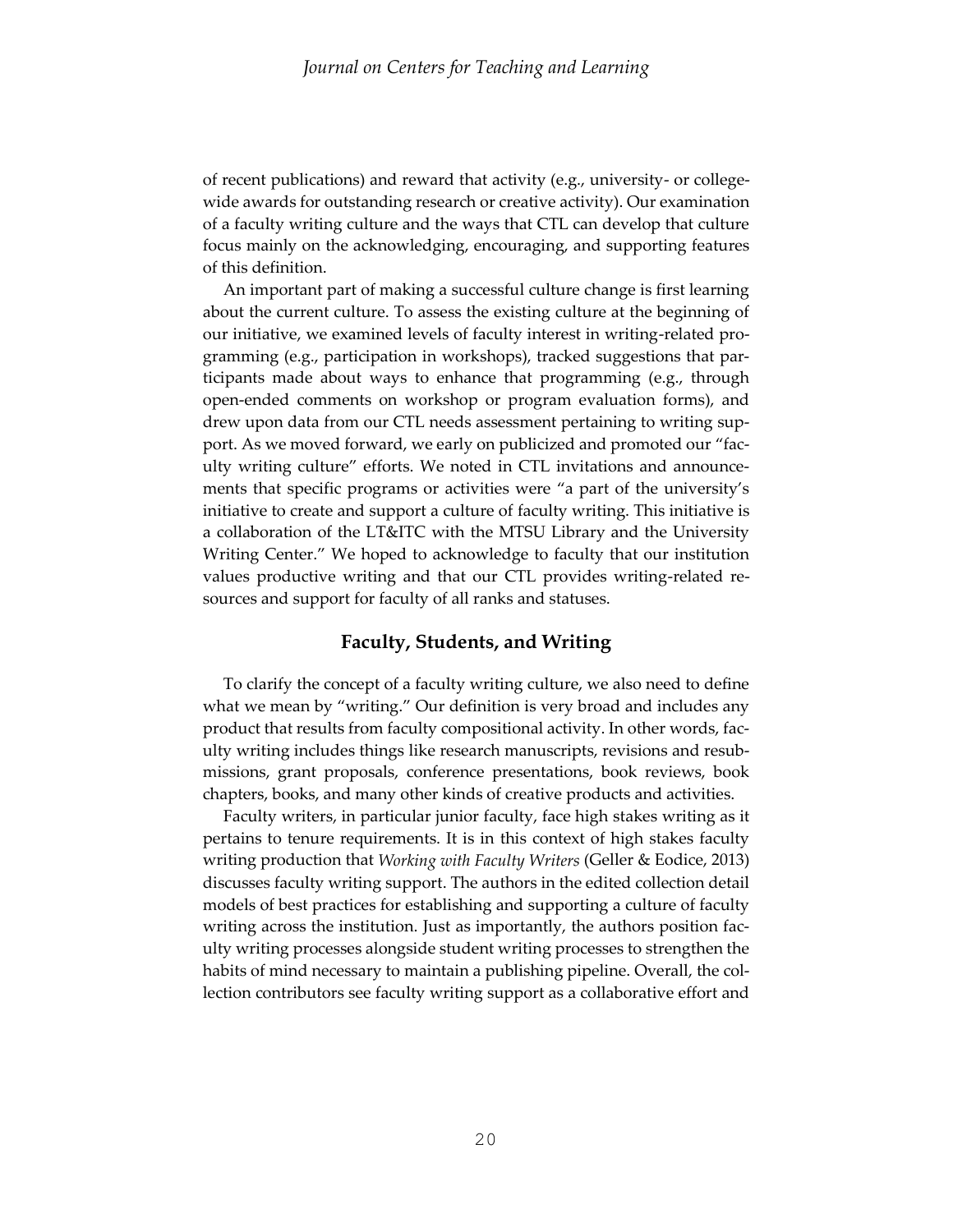often connect multiple centers on campus to support faculty efforts: the writing center, the CTL, the library, and the writing program. We adopted this approach in creating a culture of faculty writing on our campus.

 A dearth of official, organized support exists for faculty writers. Instead, faculty often seek out support unofficially by creating their own writing groups or writing partnerships. However, we have found that strategically creating such a culture with a broad array of options is very appealing to our faculty—we are providing something that gives them direction and guidance for their promotion and tenure requirements or other professional development goals. In addition, faculty have expressed their appreciation of being able to work alongside and get to know faculty outside of their department and college. Our programs offer not only a space for faculty to write but also support and guidance on goal setting and reflection. In other words, we model and reinforce practices that have been shown to be effective for faculty (Anson, 2013; Fraser & Little, 2013).

 There is a modest literature on educational development programs designed to support faculty members' writing for publication (e.g., Zuidema et al., 2019). However, most of those programs are not as broad and comprehensive as the kind of culture change that we have attempted. Across programs, a common element is to recruit senior faculty members who serve as mentors and role models by sharing their writing and scholarly productivity experiences with junior faculty members. For example, Eodice and Cramer (2002) created a year-long faculty writing support program that includes monthly meetings and addressing a variety of topics. Moore et al. (2013) describe Faculty Writing Residences at Elon University—four-day, off-campus, immersive retreats, where faculty write and receive detailed feedback about their scholarship of teaching and learning (SoTL) projects.

 The University of Massachusetts Amherst's Center for Teaching and Faculty Development offers an extensive continuum of services and support, ranging from a dedicated library space for faculty writing to summer writing fellowships (Baldi et al., 2013). Gray et al. (2018) designed a "publish and flourish" program that requires daily writing, reporting minutes of writing in a spreadsheet that is visible to all program participants, and weekly feedback from peers. Some academic libraries have attempted to create a culture of writing and research, especially for pre-tenured faculty. These efforts typically include writing groups, research groups, writing communities, and book discussion groups (Ackerman et al., 2018; Campbell et al., 2011; Stephens et al., 2011; Tysick & Babb, 2006; Wilkinson, 2013).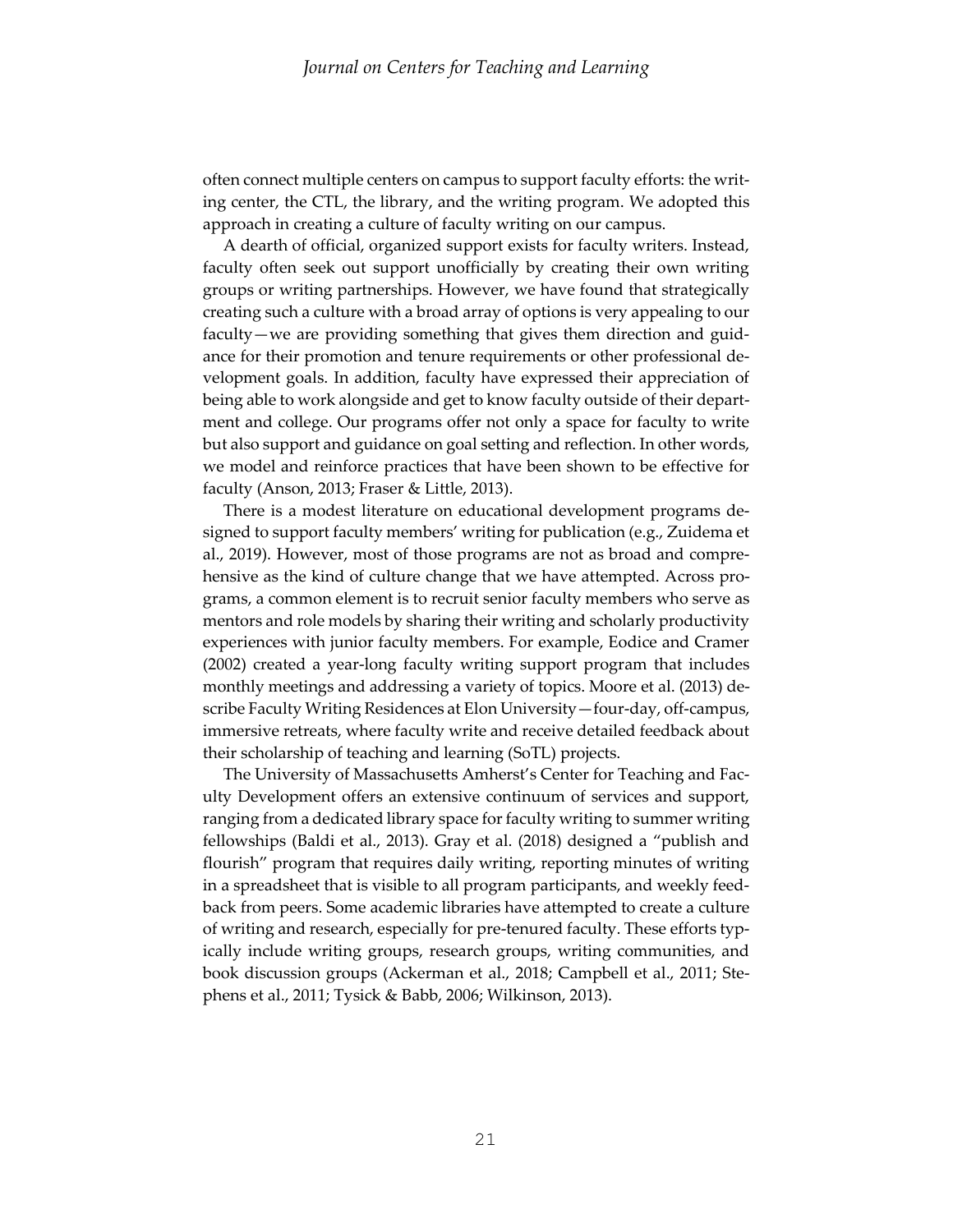In summary, the creation and support of a faculty writing culture is a complicated and multifaceted venture that includes considerations of time, funding, and expertise. Because all institutions have the goal of successful student and faculty writing, culture change best occurs when all relevant stakeholders participate in the process, ideally in an organized and strategic manner.

# **Ways to Acknowledge, Encourage, and Support a Faculty Writing Culture**

 In this section, we highlight the different programs and activities developed by our CTL. Many of these activities are things that other CTLs might offer. Like others, we "argue against the idea that any single project or initiative can effect the types of change we value in faculty writer productivity" (Banks & Finchbaugh, 2013, p. 229). However, we have tried to initiate and manage these various approaches through a faculty writing culture focus. Thus, when we announce the various faculty writing programs or activities, we frequently note that these events are part of our campus's concerted efforts to create and support a "culture of faculty writing." Most of the features of these writing culture efforts emphasize the ways that we can acknowledge, encourage, and support faculty writing. In addition, faculty reflection is an integral part of the activities we have developed. Some of our programs help faculty understand "how" to be productive writers, and other initiatives provide opportunities for faculty to produce text. However, participation coupled with reflection is helping us build a culture of faculty writing on our campus. Table 1 provides a summary of these programs.

# *Culture of Faculty Writing Strategic Planning Committee*

 As we became more strategic in developing our faculty writing culture, we realized the need for a Culture of Faculty Writing Strategic Planning Committee. This committee is comprised of the LT&ITC's Directors of Teaching Excellence and Faculty Development, the Associate Dean of the University Library, the Director of University Writing Center, our Writing Program Director, and the Director of our university's Quality Enhancement Plan. This committee has been essential for fostering and enhancing our campus's faculty writing culture, in large part though its ability to connect dif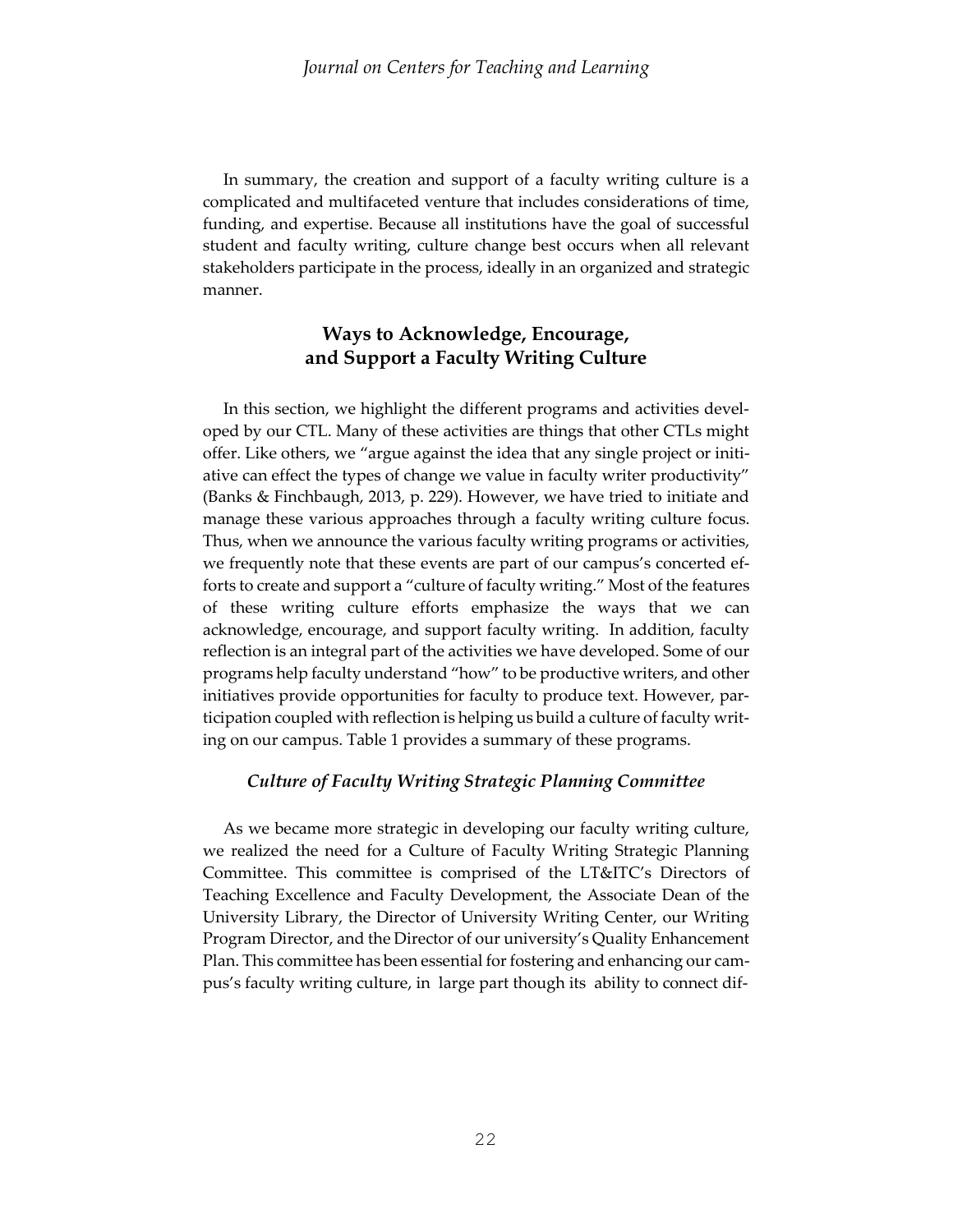ferent campus services and programs, understand their perspectives, and give voice to the relevant stakeholders.

| Table 1                                         |                                                          |                                                |                                                                                                                                                         |  |  |  |  |
|-------------------------------------------------|----------------------------------------------------------|------------------------------------------------|---------------------------------------------------------------------------------------------------------------------------------------------------------|--|--|--|--|
| <b>Fostering a Faculty Writing Culture</b>      |                                                          |                                                |                                                                                                                                                         |  |  |  |  |
| Event/Program                                   | Frequency                                                | Length                                         | <b>Benefits</b>                                                                                                                                         |  |  |  |  |
| Strategic Plan-<br>ning Committee               | Ongoing                                                  | 1-2 meetings<br>per academic<br>term           | Connect different cam-<br>pus services and pro-<br>grams and give voice<br>to relevant stakehold-<br>ers                                                |  |  |  |  |
| <b>Faculty Writing</b><br>Retreats              | Three times<br>a year, be-<br>tween aca-<br>demic terms  | Two full days<br>$(8:30 a.m.-4:00$<br>$p.m.$ ) | Sustained writing;<br>building a community<br>of scholars; building<br>partnerships and col-<br>laboration                                              |  |  |  |  |
| Mini-Writing Re-<br>treats                      | Occasional,<br>during aca-<br>demic term                 | 4-6 hours                                      | Sustained writing;<br>building a community<br>of scholars; building<br>partnerships and col-<br>laboration                                              |  |  |  |  |
| <b>Faculty Writing</b><br>Themed Work-<br>shops | Several<br>times<br>throughout<br>the aca-<br>demic year | 60 minutes                                     | Increase knowledge<br>about best practices<br>and resources; build<br>confidence and enthu-<br>siasm; provide oppor-<br>tunities for collabora-<br>tion |  |  |  |  |
| Write-on-Site<br><b>Writing Groups</b>          | Weekly                                                   | 90 minutes                                     | Regular "sacred" writ-<br>ing time for faculty<br>away from their offices<br>in a distraction-free<br>space                                             |  |  |  |  |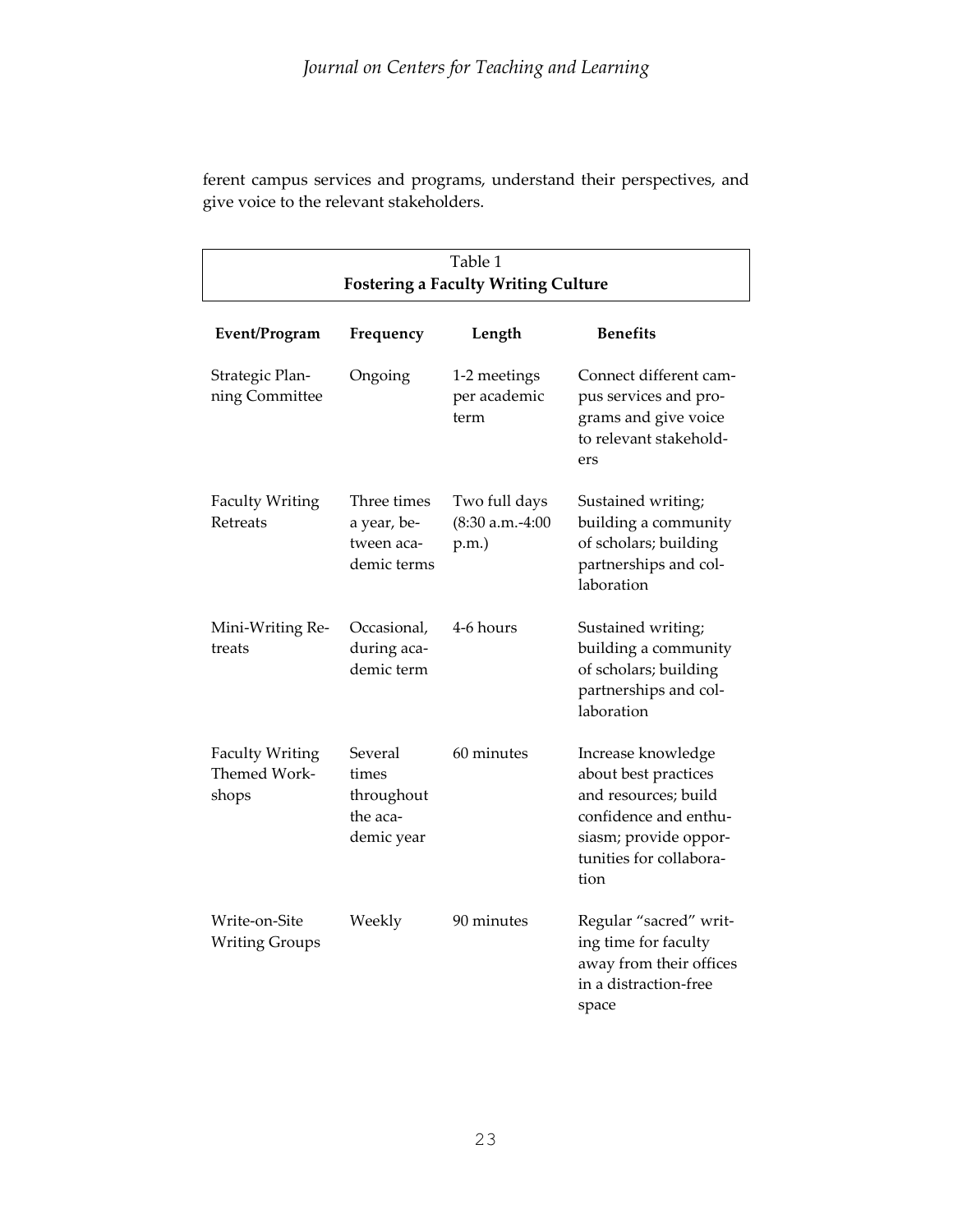| Writing-Focused<br><b>Faculty Learning</b><br>Communities | Yearly                                         | Monthly meet-<br>ings during fall<br>and spring<br>terms | Build a community of<br>scholars; provide op-<br>portunities for collabo-<br>ration<br>Provide assessment, re-<br>search design, statisti-<br>cal, and writing consul-<br>tation |  |
|-----------------------------------------------------------|------------------------------------------------|----------------------------------------------------------|----------------------------------------------------------------------------------------------------------------------------------------------------------------------------------|--|
| Scholarship of<br>Teaching and<br>Learning Focus          | Ongoing<br>and on-de-<br>mand                  | Varies                                                   |                                                                                                                                                                                  |  |
| New Faculty Ori-<br>entation                              | Yearly                                         | Beginning of<br>academic year                            | Awareness of campus's<br>committee to faculty<br>success and productiv-<br>ity                                                                                                   |  |
| <b>Faculty Book</b><br>Groups                             | Several<br>times<br>throughout<br>the semester | Three meetings<br>of 60 minutes<br>each                  | Increase knowledge<br>about best practices,<br>building a community<br>of scholars                                                                                               |  |

# *Faculty Writing Retreats*

 Writing retreats or boot camps are a popular means for encouraging and supporting faculty writing efforts (e.g., Swaggerty et al., 2011). Kornhaber et al. (2016) found that writing productivity in retreats is facilitated by the provision of protected time and space, the emergences of a sense of community and collegiality, improvements in academic writing skills, increased writing confidence and motivation, and support from the institution. Our goal was to create a series of faculty writing retreats that capitalized on these benefits.

 We offer two-day faculty writing retreats during semester breaks (i.e., a week or so after the spring semester ends and two weeks before the fall and spring semesters begin). We hold the retreats in our campus's main library, which is typically quiet and not particularly busy during those times. The retreats provide participants with a time and space for up to 11 hours of writing-related work. Faculty can work individually or in groups by using the library's ample space or by reserving study rooms that are equipped with computers.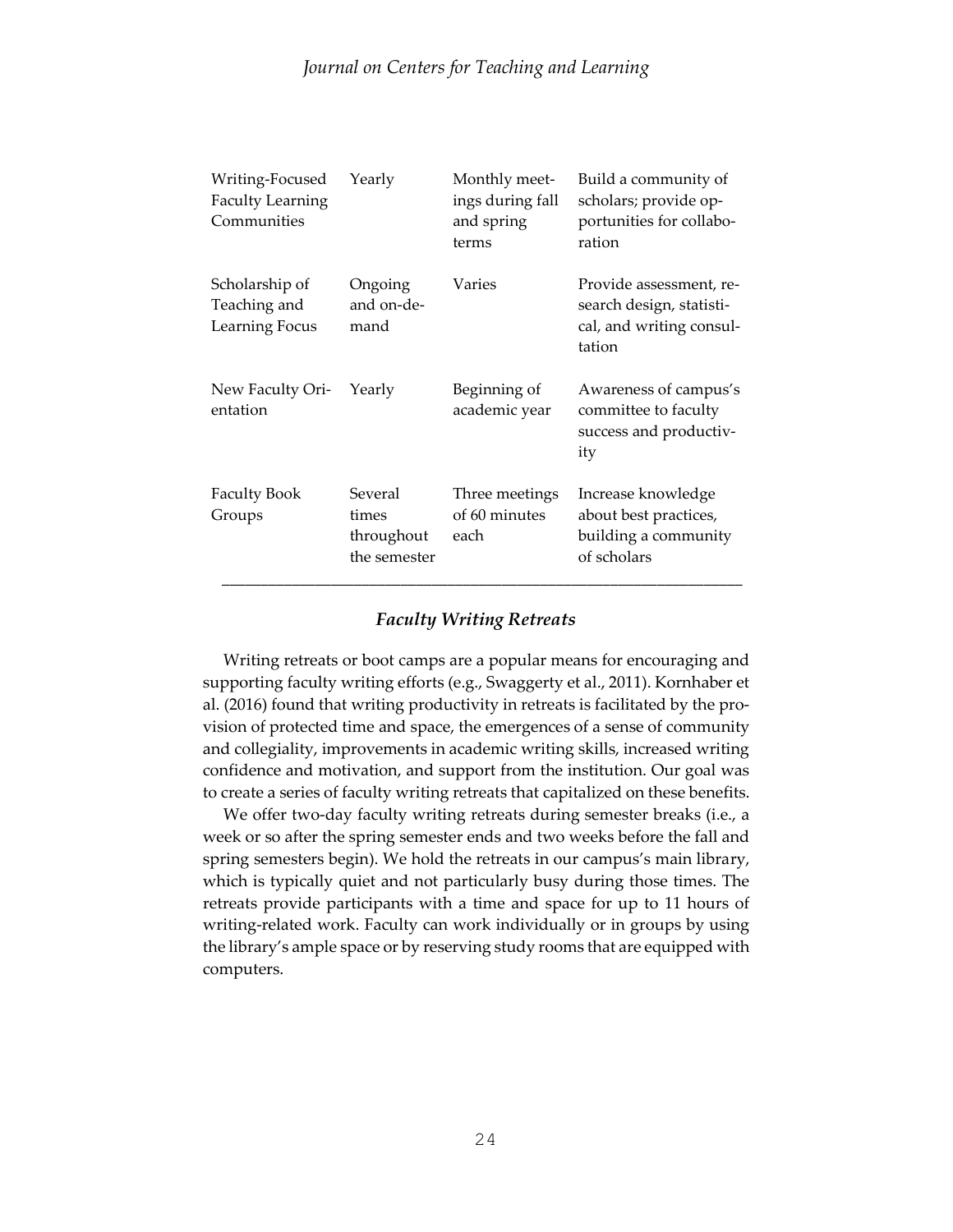We found the retreats to be a particularly effective way to leverage our campus expertise. For example, during the retreats, we have offered 20-minute workshops on how to find a book publisher (hosted by faculty who have published multiple books), how to manage the revise and resubmit process (hosted by faculty who have served on journal editorial boards), and how to be a more productive writer (hosted by highly productive writers from a variety of disciplines). These offerings provide the additional benefit of encouraging faculty to reflect on their processes and identities as writers, while they are actively planning and implementing their writing goals.

 The retreats have been very successful and popular with the faculty. For example, we cap attendance at retreats at 40 participants, and that cap is typically reached within a few days of the announcement going out. We provide morning refreshments and lunch on both days. During the lunch period, we supplement the retreat with brief mini presentations on writing and time management topics. Funding for these events is manageable (around \$1000 USD), which is provided by the LT&ITC, our Office of Research and Sponsored Programs, and the University Library on a rotating "sponsor" basis.

 A related option is a writing mini retreat. This event can occur on a monthly or bimonthly basis during the academic year. It might last four to six hours on a single day. We have offered a mini retreat once, but we had limited faculty interest and participation. We are in the process of tweaking this option, by considering the best days of the semester and the weeks when faculty might be most inclined to participate. We suspect that semester timing (e.g., avoiding mid-term and final exam periods) might be an important factor in finding the ideal times for this kind of event.

#### *Faculty Writing Themed Workshops*

There are many possible topics for writing-themed workshops for faculty (e.g., Faery, 1993; Smith & Leppma, 2017; Soven, 1998). For several years, our CTL has offered faculty workshops that address research and writing. Among our workshop topics are the following: forming and facilitating effective faculty writing groups, developing the mindset and practices for research and scholarship, conducting and publishing a SoTL project, developing and maintaining successful research collaborations, and developing interdisciplinary research and writing partnerships. We have also partnered with our campus Data Science Institute to offer workshops that encourage and facilitate interdisciplinary research collaborations, particularly big data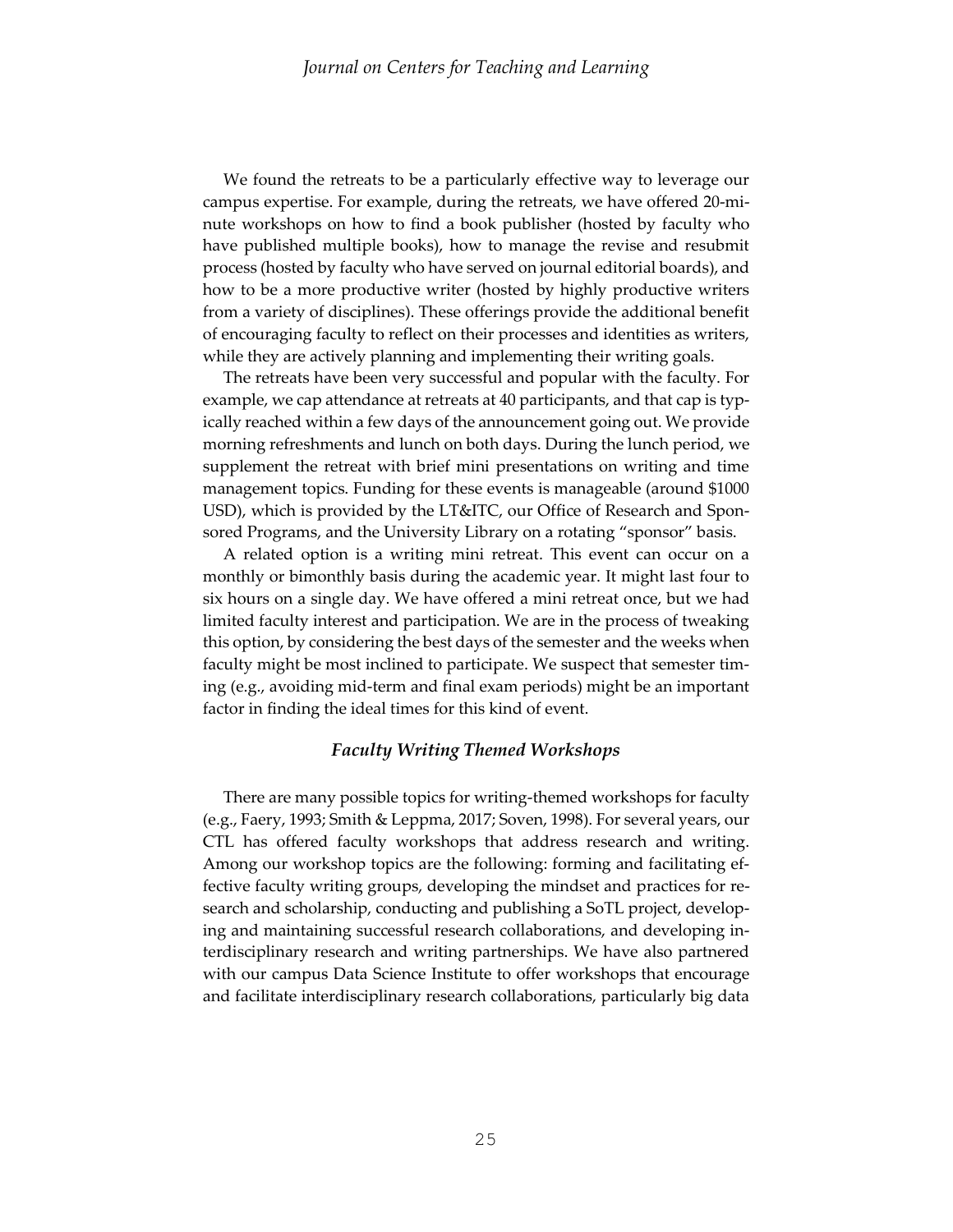research projects. Some of our workshops include a "speed dating" component, where faculty can meet others with similar goals and writing practices. These workshops are typically an hour in length, and we offer several of them on a yearly basis. During the 2017-2019 academic years, approximately 200 faculty members participated in these workshops. We also record the presentations and add them to our workshop video archive YouTube channel.

# *Weekly Writing Groups*

 Researchers have shown that writing groups can be an effective way to foster a faculty research culture and increase faculty productivity (e.g., Faery, 1993; Hoelscher, 2011; Johnson et al., 2017; Lee & Boud, 2003). For several years, our CTL has offered weekly 90-minute writing groups in the CTL's space during the fall, spring, and summer terms. The writing group format follows a "write-on-site"model--participants work only on their own projects and use the weekly time for their own purposes. There is no reading of or comments on other participants' work. This model does not appeal to all faculty members, but there is a subset of 15-20 faculty who regularly participate in and benefit from these groups.

 The weekly groups provide a regular time and place for writing that participants view as locked in and "sacred" (like their schedule for teaching a class). This program seems to work best for people who can benefit from the structure of a regular weekly writing period and the support associated with that period. All participants are encouraged to keep a log of their writing activities. We offer the groups as a separate location for writing, which takes faculty members away from their offices and the distractions that are likely to occur there.

 To complement the writing retreats and weekly writing groups, we add all participants to a "course" through our learning management system. This course hosts a large collection of writing-related resources, including a link to submit weekly writing logs (for writing groups), as well as a folder of comics about writing and short videos (e.g., kittens, puppies, and penguins) for mood enhancement. We also encourage participants to take advantage of the discussion area. In this area, we have topics such as a goals and accomplishments file, maintaining writing momentum during the semester, how to set and meet deadlines, and writing during social distancing. We also created a "Resources for Writing and Research While Working from Home" module that includes links to articles on faculty writing, work-life balance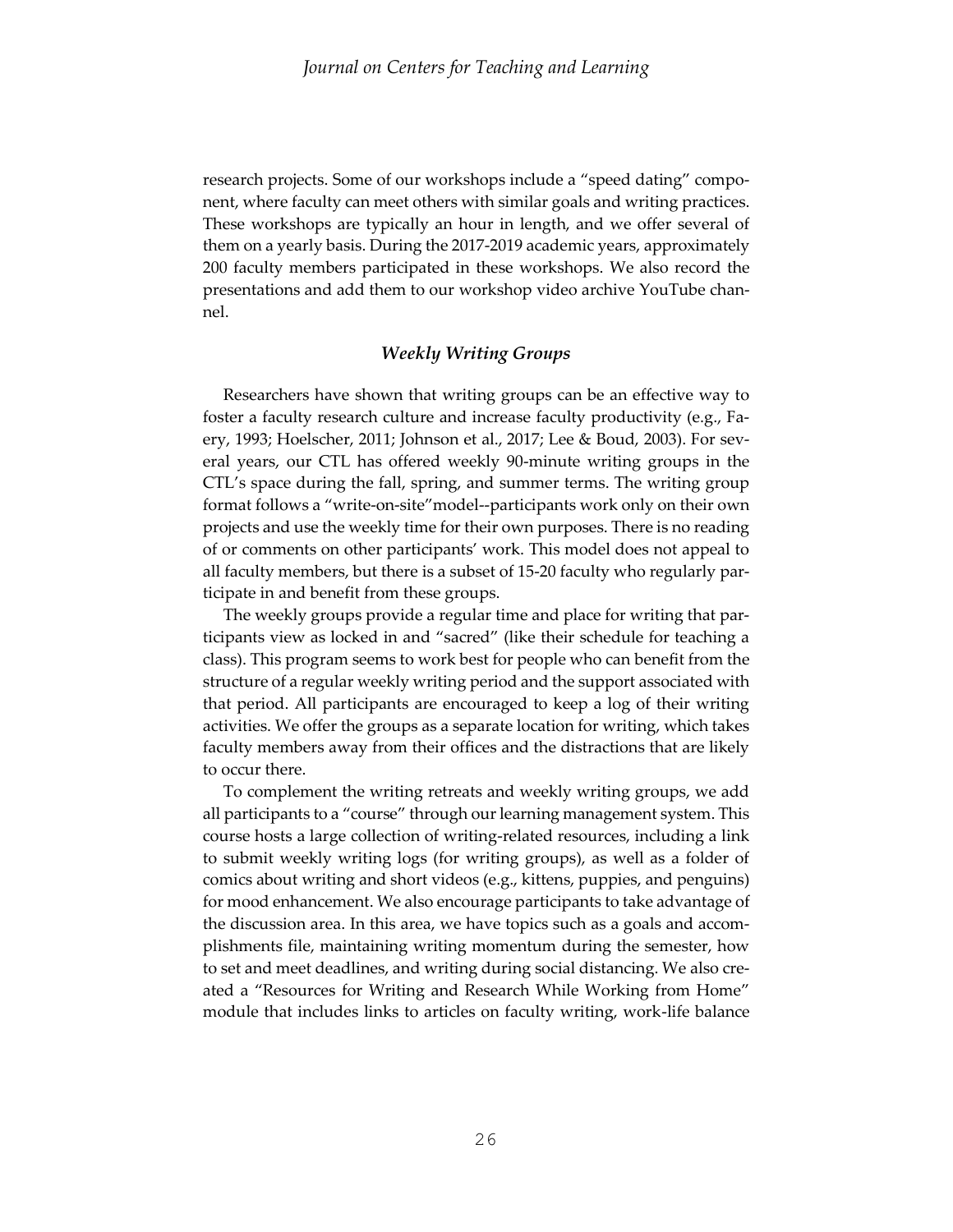tips, and blog posts (from one of the campus's prolific book authors) on starting a book project and navigating the book contract process.

We also encourage and support (e.g., through workshops and by offering our CTL's space) discipline-specific and traditional writing groups in which participants review each other's work and serve as accountability checkers for their writing efforts (Schick et al., 2011; Skarupski & Foucher, 2018). These writing groups usually operate independently from our CTL and function at the college or departmental level. Thus, there is little, or no, time and effort associated with their management for our CTL.

 During the COVID-19 pandemic, when our library and CTL spaces were closed, we were still able to offer our writing retreats (as four-day events) and weekly writing groups in a virtual format. Because we already had our online writing group "course," it was easy for us to transition to virtual meetings. With both the retreats and weekly groups, we begin each day with an optional Zoom meeting where faculty can check in, say hello, give updates, and talk about their goals. Continuing these programs has allowed us to provide the benefits of organized writing times for our faculty, even though these Zoom sessions lack some of the advantages of the face-to-face meetings we held in the physical space of our library or CTL. Offering these writing opportunities has also kept our CTL on the "radar" of our faculty who may be struggling with their writing during unusual and uncertain times.

#### *Writing-Focused Faculty Learning Communities*

 There is a modest literature on the ways that faculty learning communities (FLCs) can foster faculty writing (e.g., Francis et al., 2017; Richlin & Cox, 2004). By including collaborators and friendly supporters in the writing process, faculty can be much more successful and prolific in their writing endeavors.

 Our developing culture of faculty writing supports such efforts at making the writing process a collaborative, more successful, less painful endeavor. At our institution, most of the ideas and proposals for FLCs come from our faculty in response to an annual call. As part of this process, we occasionally receive and support proposals that are devoted to effective faculty writing. Among the FLCs we have funded and coordinated in the past that address aspects of faculty research and writing are "Writing in the College of Business" and an "Interdisciplinary Faculty Learning Community." These FLCs consist of 8-10 members who meet once a month during the academic year.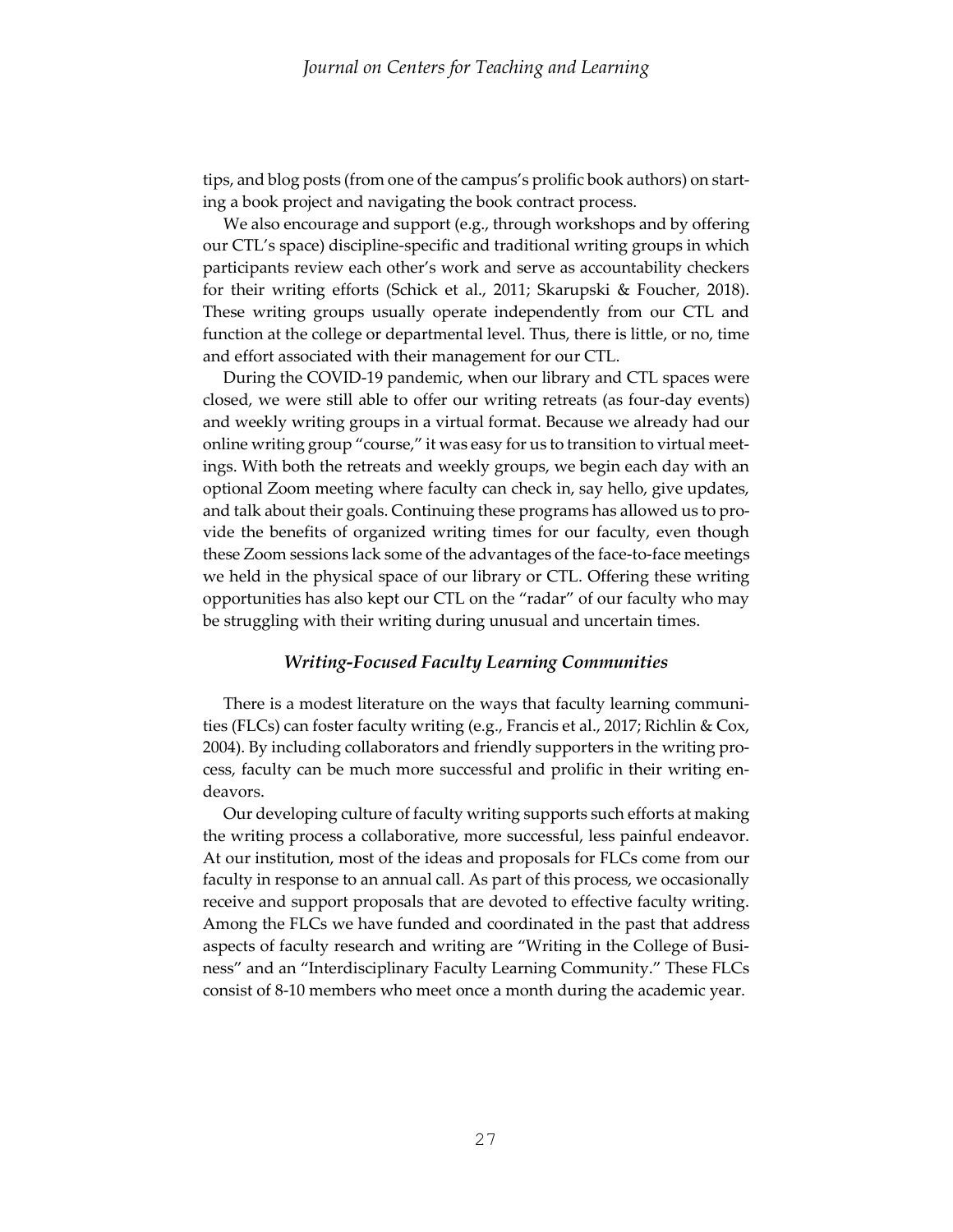We have had an FLC devoted to the works-in-progress collaborative idea. This FLC follows in the tradition of and augments the popular Faculty Writing Groups and Writing Retreats. In contrast to our concurrent writing groups, in which faculty are given a quiet place and writers work independently but simultaneously on their projects, in this facilitated works-inprogress FLC, faculty interacted with each other, set writing goals, and subsequently read and responded to each other's writing projects. Such organic opportunities for developing faculty collaboration are focal in supporting and growing a culture of writing through FLCs.

# *Scholarship of Teaching and Learning Focus*

 Another way that our CTL supports our faculty writing culture is through our advocacy for a SoTL focus (Hutchings et al., 2011). Some CTL have created faculty writing retreats and residencies for SoTL projects (e.g., Felten et al., 2009). Others have argued for ways to incorporate SoTL projects into the culture of research-oriented universities (e.g., Asarta et al., 2018). For faculty whose research focus is not on teaching and learning, SoTL projects provide them with a publication option that they can use to supplement their disciplinary writing. We make this emphasis explicit through our communications and workshop offerings. We also encourage all our FLCs to include a SoTL component.

### *New Faculty Orientation*

 Another facet of our faculty writing culture efforts is to highlight the availability of our various programs as part of the New Faculty Orientation program (Sorcinelli et al., 2009). We address writing in two workshops for new faculty. Our CTL has an hour with new hires early in the fall term. During that meeting, we include a section on the ways that we acknowledge, encourage, and support faculty writing. Experienced faculty who have participated in our faculty writing programs give personal "testimonials" about the benefits of involvement. Describing these programs allows us to "plant a seed" with new faculty as they are learning to adjust to their new job and to juggle their teaching, research, and service responsibilities.

 A second workshop for new faculty, held during the spring semester and conducted by our Office of Research and Sponsored Programs, outlines other campus resources available to faculty, including grant writing work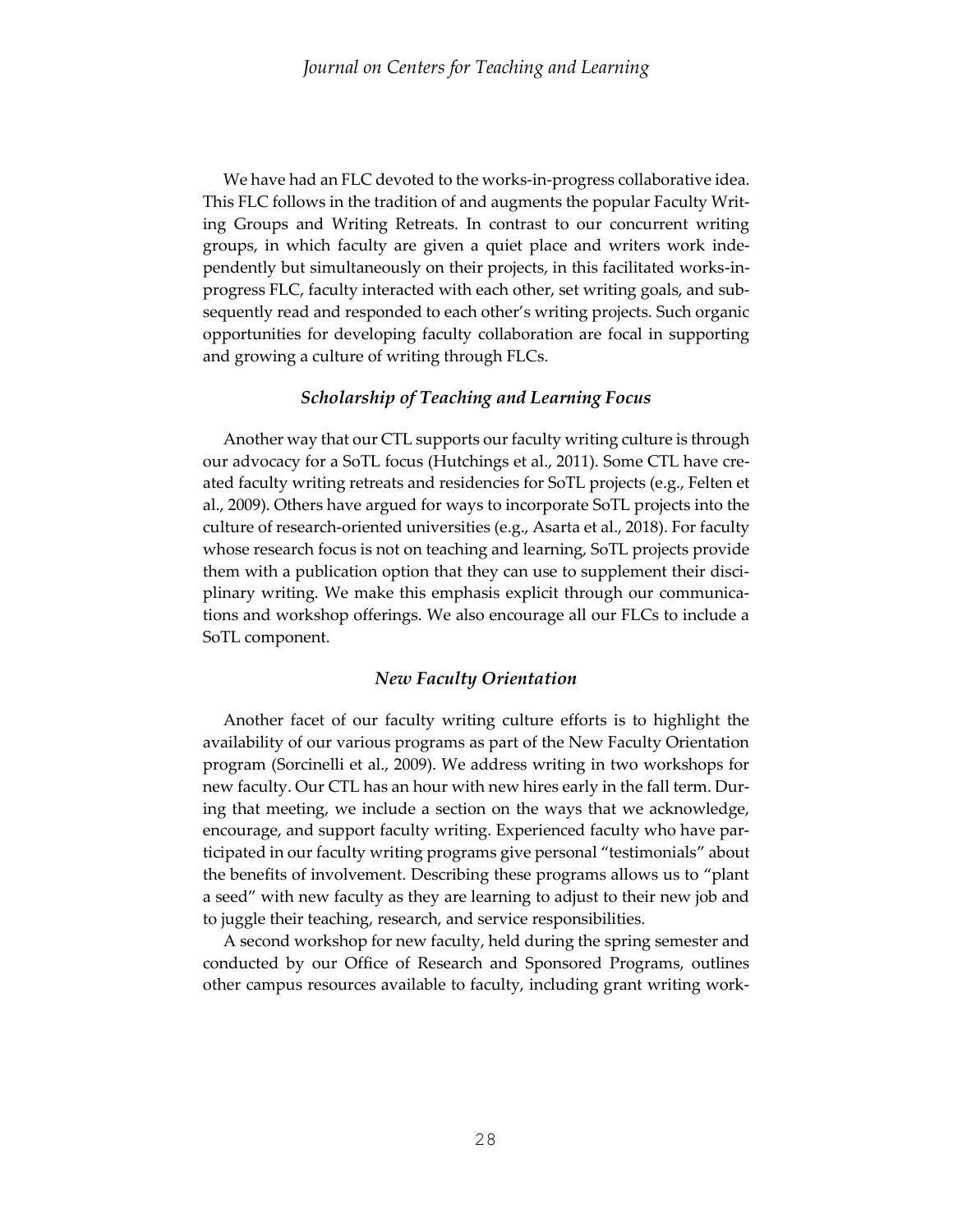shops and proposal consultations. Anecdotally, we frequently receive comments from the new faculty about their appreciation for these writing culture efforts. These comments likely reflect, at least in part, the anxieties and difficulties new (as well as more seasoned) faculty have in balancing their teaching, research, and service responsibilities (Pope-Ruark, 2017).

### *Faculty Book Groups*

Another feature of our faculty writing culture efforts is offering book groups that focus on faculty writing. Most of our book groups meet three times over a month for one hour per session, during which a facilitator guides eight to 10 participants through a discussion of the chosen book. Book groups are very popular on our campus, with most groups filling within minutes of being advertised. Some groups continue to meet informally after the scheduled meetings have been completed.

 Whereas many of our CTL book groups focus on teaching practices, we also have groups that read and discuss books on effective academic writing. Books on writing that are likely to appeal to faculty members include: Robert Boice's *Professors as Writers*; Elizabeth Rankin's *The Work of Writing*; Anne Lamott's *Bird by Bird*; Ralph Fletcher's *Breathing In, Breathing Out: Keeping a Writer's Notebook*; Stephen King's *On Writing*; and Natalie Goldberg's *Writing Down the Bones*. The Writing Center Director and Interim Library Dean led a faculty book group on Boice's *Professors as Writers*. The eight faculty members in this group represented most of the colleges across the university. (A second book group could have been convened from the waiting list.) The group met three times during an academic term and worked through handson activities and held lively discussions on how to balance teaching, writing, and service. It also examined some of the best ways to overcome the common emotional, motivational, and time management obstacles between faculty and a completed manuscript. The success of the book group spawned a wellattended and highly rated workshop on faculty writing best practices that was based on Boice's book and book group participant feedback and reflections.

# **Other Ways CTLs Can Foster a Culture of Faculty Writing**

 Although we are pleased with the fruits of our efforts thus far to create a faculty writing culture, there are still many other activities we might con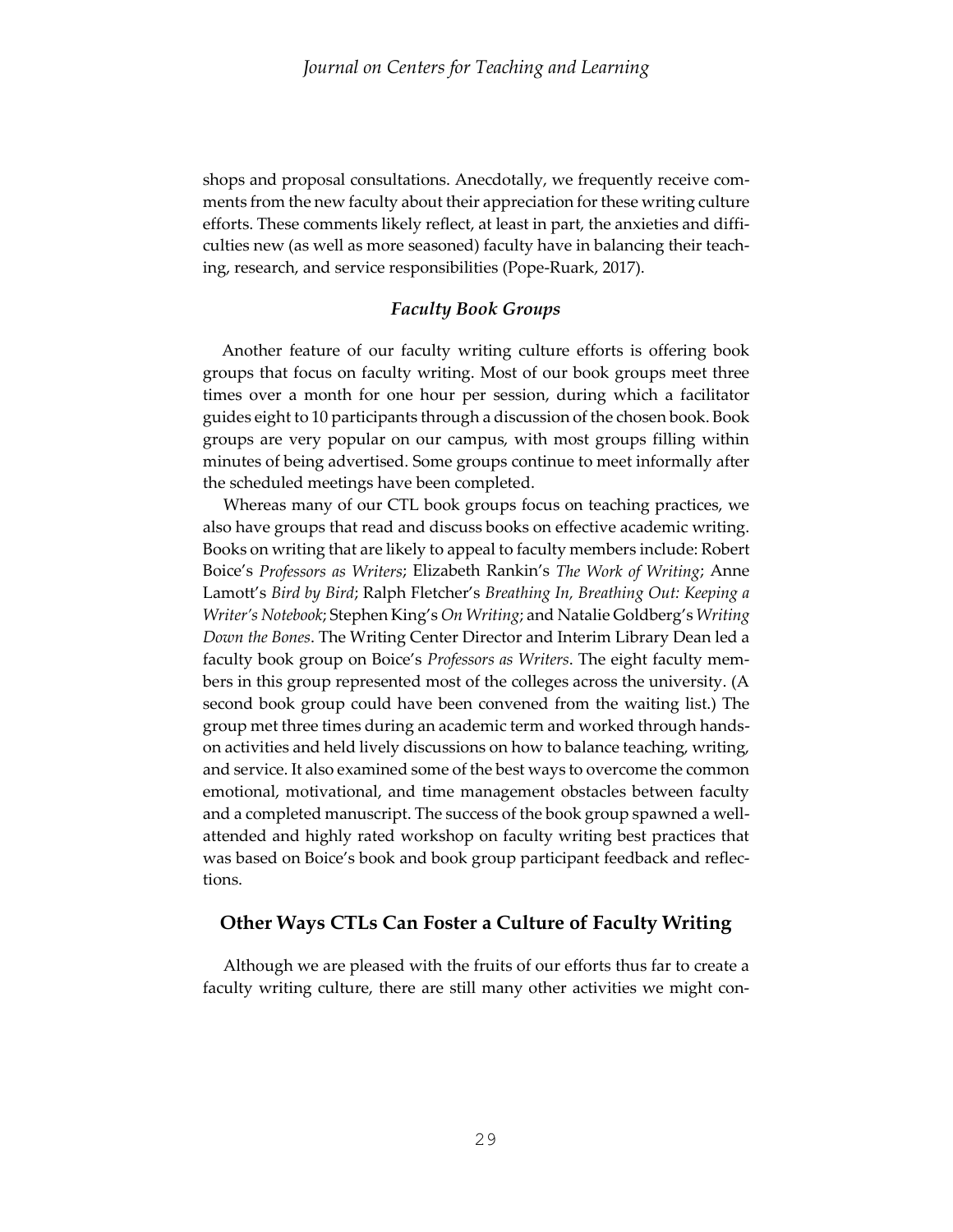sider. For example, Pifer et al. (2014) describe a faculty scholarship symposium. At these meetings, faculty provided updates on their scholarly work and discussed their goals for the coming weeks.

 Although we have not yet explored ways to support the writing efforts and scholarly preparation of graduate students, we think this is another area where our writing culture could expand. Although we include teaching preparation as part of our "preparing future faculty" programming, we have not yet focused on ways to facilitate productive writing habits for graduate students. CTLs might consider whether the creation of a "faculty writing center" is a realistic option. Such a center could include writing mentors, reviewing services, writing coaches, etc.

 Many of our faculty have voiced their appreciation for these efforts, not simply because it gives them focused time to write but because it helps them connect with their colleagues to create support groups and a community of scholars on campus. We have heard anecdotally that faculty participants in these activities have started their own writing groups or similar efforts/activities in their departments or colleges to support their colleagues and create a writing culture. These groups reflect our CTL's "bottom-up" approach to culture change, which is in part a reflection of our limited staff and resources.

 To improve our writing-related programs and activities, we typically ask our workshop, retreat, book group, and writing group participants if there are other ways that we can support our faculty writing culture. For example, in our post-retreat evaluation survey, we include the following open-ended question: "During this Retreat, we talked about our efforts to create a 'Culture of Faculty Writing' at MTSU. Do you have any ideas on how we can meet this goal?" Responses to this question have been very helpful in identifying new workshop topics and additional writing-related titles for our book groups. In other words, our approach has been to rely on our faculty to reflect upon the usefulness of our writing culture programming and to identify gaps in our efforts. Our culture change efforts, once again, reflect a "bottom-up" rather than a "top-down" approach. Our CTL staff and the members of our strategic planning committee solicit and implement additions to our writing culture activities that come primarily from our faculty.

 Another possibility is the development of a formal "writing plan" template modeled after professional development plans. A detailed and extensive writing plan (e.g., based on time management skills, productive writing best practices, goal-setting, monitoring of progress, and consultation with a senior mentor) might be useful for addressing the writing challenges that faculty members face.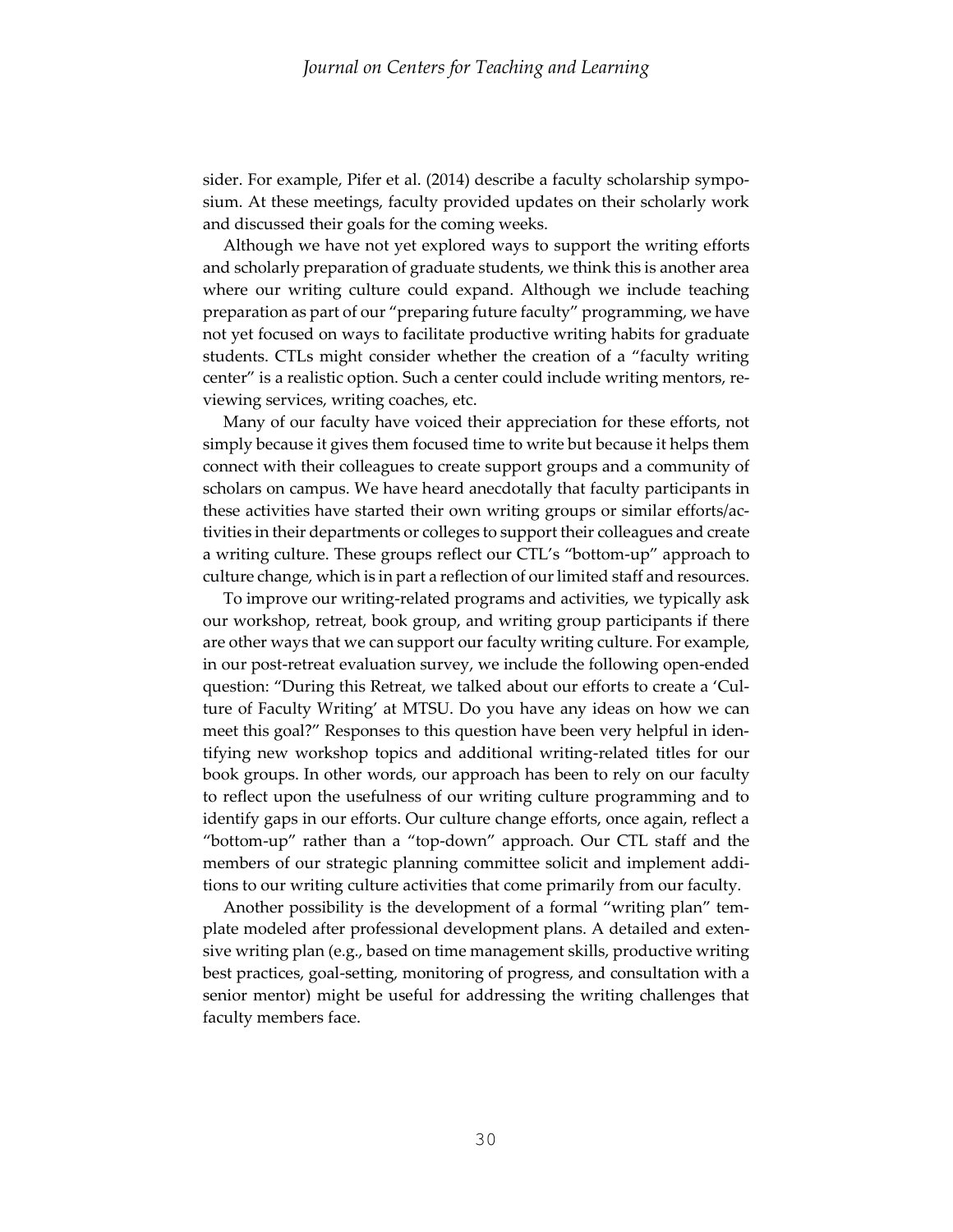One possible new direction for our institution is to expand and diversify our types of faculty writing groups. Our strategic planning committee has also considered a "faculty day of writing," perhaps in conjunction with the National Council of Teachers of English initiative called The National Day on Writing held each October. We have advertised this event to our campus community, but we have not yet developed specific programming to align with it. Another possibility is to participate in and organize events around the Academic Writing Month program (Khoo, 2016), held annually during the month of November.

 We have also considered developing a type of virtual writing and support group. One option is using social media platforms such as Facebook (Scott et al., 2019). Finally, because our university employs many contingent faculty, we should consider how to support the research and writing goals of non-tenured instructors. Guglielmo and Gaillet (2013) note that professional development opportunities for contingent faculty can often lead to scholarly publications, particularly in the SoTL area.

 When other CTLs want to enhance their faculty writing culture, the impetus for that culture change needs to be considered carefully. For example, we wonder whether our ad hoc/organic efforts might be more effective if we had first obtained the explicit support of and blessing from upper administration (e.g., Deans and Provost). CTLs might be able to do more and have more of an influence in establishing and improving a faculty writing culture with the support of higher ups. On the other hand, the "bottom up" approach we employed may have its advantages (e.g., greater faculty buy-in when they are not pressured to participate).

 CTLs also need to consider whether developing faculty as writers falls within their mission. We realize that there are unique institutional features and histories that will inform this decision. Although our CTL's primary role is to advance best teaching practices, we also see faculty writing as an important part of professional development and success. Because our Office of Research and Sponsored Programs mainly provides support for internal and external research and funding opportunities, we felt that our CTL could complement their efforts while also fulfilling our mission to support faculty professional development.

# **Evidence of Writing Culture Effectiveness**

As we reflect on potential indicators of the effectiveness of our efforts, the strategic planning committee realized that we need to keep better records of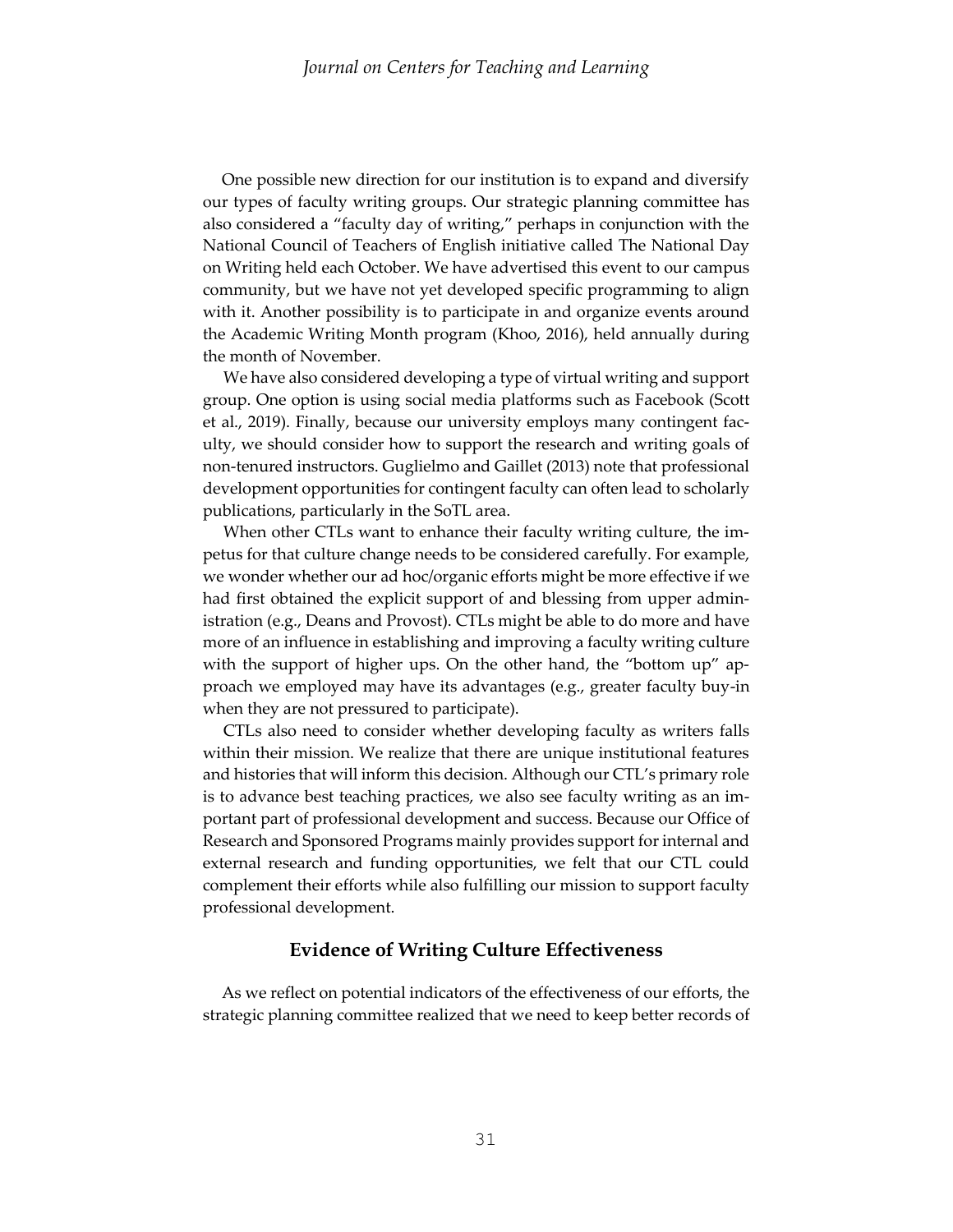attendance at events and conduct more thorough assessment of those events, particularly with respect to perceptions of and shifts in our institution's writing culture. Part of the difficulty here is defining "writing culture." We are considering aspects that include faculty perceptions of institutional support for writing, awareness of our CTL's efforts to facilitate effective writing, the extent to which writing support has filtered down to the college and department levels, and objective metrics tapping participants' writing goals and outcomes. Unfortunately, we did not directly assess these features prior to starting our faculty writing culture initiative. Thus, we are unable to compare faculty data from before the initiative with current perceptions or productivity.

 There are some options we might pursue to assess better our culture change efforts. We could, for example, compare the writing productivity of frequent participants in our writing-related programming to their departmental colleagues who have not taken advantage of those activities. Such an approach is problematic, since we cannot control who does and does not participate in our programs, resulting in potential selection bias that would limit any conclusions we might want to make.

 Another approach would be to compare whether participating in our activities has helped individual faculty to be more productive. However, these data would tell us more about the effectiveness of those activities than the broader question of institutional and CTL support for a writing culture. We could also assess the number of faculty participants in our programming who started their own writing groups or similar efforts/activities in their departments or colleges. These data would provide an indirect indication of the extent that our culture change efforts are spreading.

 Although we have not surveyed our faculty regarding their perceptions of writing support and the culture of writing we are creating, we have postparticipation data from the writing retreats. These surveys are anonymous, so we are unable to report on faculty characteristics of the respondents. However, faculty participants for the retreats typically come from all the university's colleges and most of the departments.

 The post-retreat data (see Table 2) show that faculty are very positive about their experiences with the retreat, with ratings of all the items significantly above the scale midpoint. It is clear from these data that, at least for this program, we are doing a decent job of addressing faculty needs with respect to their writing activities. As noted earlier, these surveys have also provided us with a variety of fruitful responses to the open-ended question about other ways to enhance a faculty writing culture.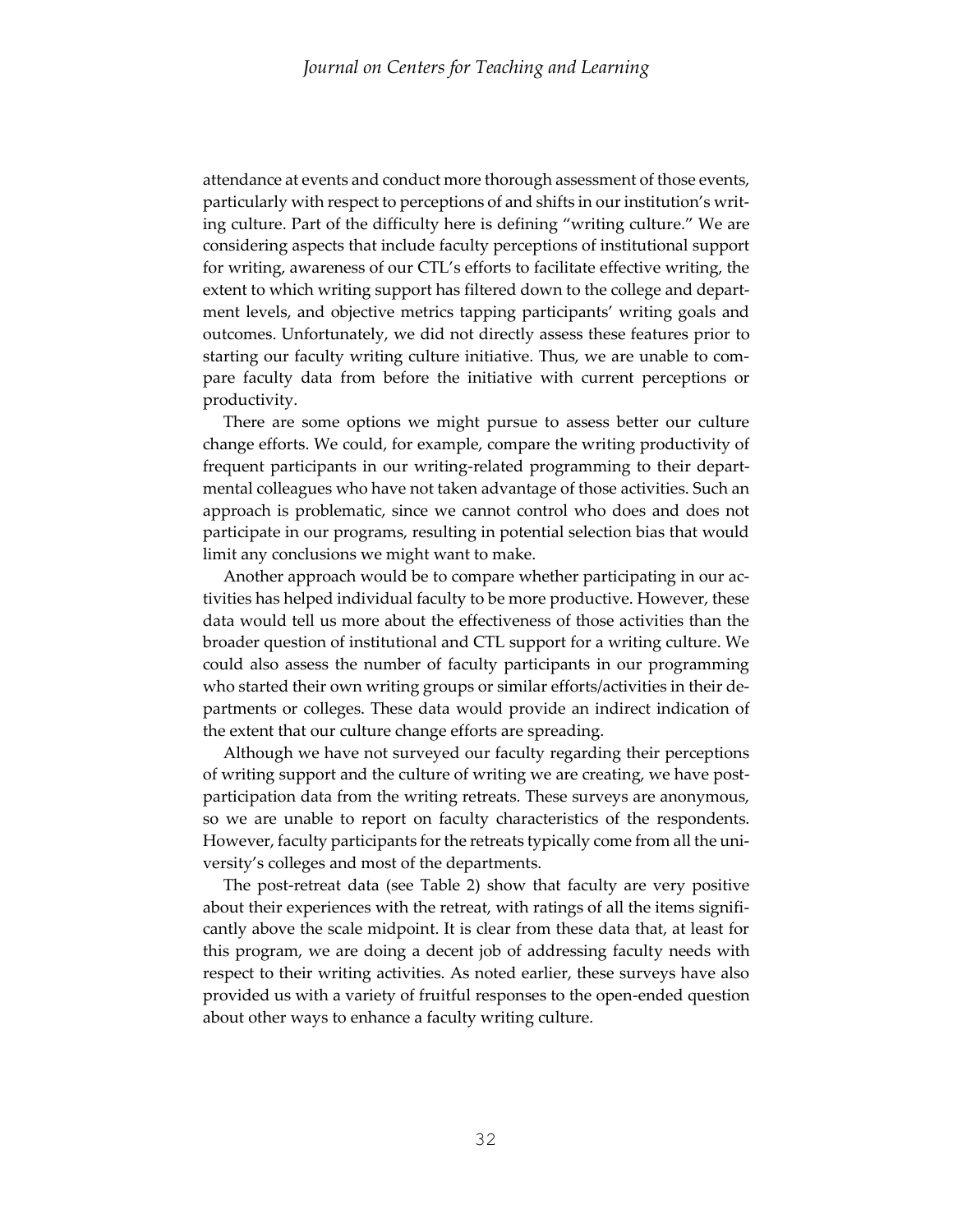| Table 2<br>Post-Participation Data from Faculty Writing Retreat Events                                  |      |           |       |  |  |  |  |
|---------------------------------------------------------------------------------------------------------|------|-----------|-------|--|--|--|--|
| <b>Measure</b>                                                                                          | Mean | <b>SD</b> | t     |  |  |  |  |
| I am happy with the amount of writing that I<br>was able to complete during the retreat. $(N =$<br>177) | 4.44 | 0.60      | 31.88 |  |  |  |  |
| Overall, my time during the retreat was well-<br>spent. $(N = 177)$                                     | 4.65 | 0.49      | 44.78 |  |  |  |  |
| I was able to complete the major goal(s)/pro-<br>ject(s) I had for this writing retreat. $(N = 78)$     | 4.12 | 0.82      | 11.99 |  |  |  |  |
| I would participate in another writing retreat<br>like this one in the future. $(N = 177)$              | 4.84 | 0.46      | 53.04 |  |  |  |  |
| The library was a good place/space to hold the<br>writing retreat. $(N = 177)$                          | 4.86 | 0.36      | 67.72 |  |  |  |  |
| The timing of the writing retreat worked well<br>for me. $(N = 177)$                                    | 4.67 | 0.62      | 36.06 |  |  |  |  |

*Note.* Data from 7 retreats; ratings were based on 5-point Likert scales (1 = *strongly disagree*, 5 = *strongly agree*); we compared means to the scale midpoint (3); all *p*s < .001.

# **Conclusion**

 We strive to provide programming that meets the needs of a broad range of faculty members of all ranks and statuses. We try to create opportunities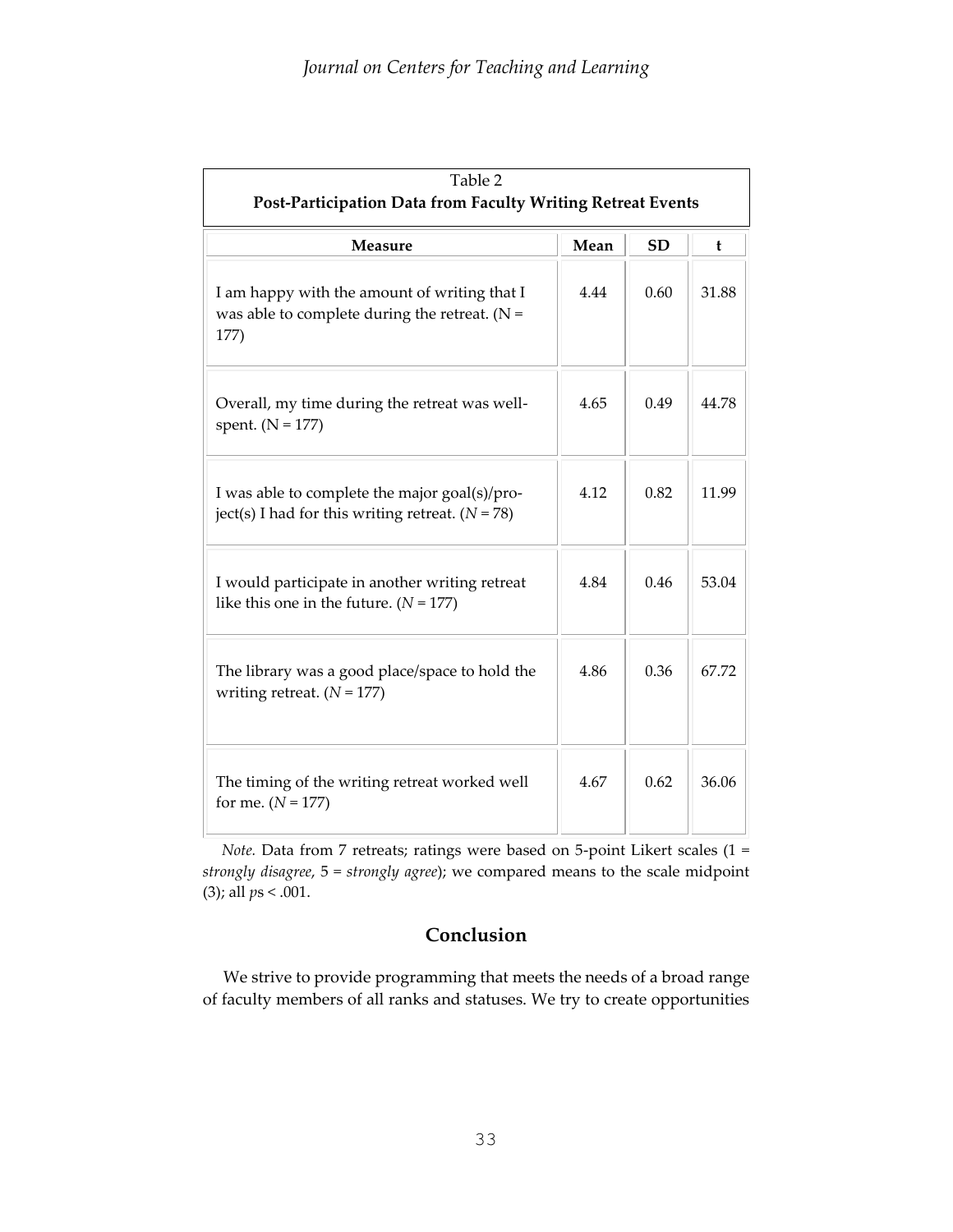that are not discipline-specific, leaving those activities up to the relevant college or department (e.g., disciplinary writing groups). Our programs include sustained activities (e.g., strategic planning, FLCs), shorter-term writing events (e.g., workshops, weekly writing groups, book groups), intensive writing events (e.g., writing retreats), and on-demand support (SoTL consultations).

 One of the interesting effects of our strategic efforts to support faculty writing is that faculty members attest to the usefulness of those efforts to their colleagues. Through word-of-mouth, there seems to be an increase in faculty awareness of the writing resources and opportunities we offer. In this way, a subtle shift in the writing culture on our campus has been occurring. A culture change is rarely brought about by fiat. Thus, we developed and implemented a range of activities both to encourage and support faculty writing, believing that ongoing participation in these activities, combined with reflection, can lead to a shift in culture. We now need to address ways to measure accurately and creatively our faculty's perceptions of our institution's writing culture.

# **References**

- Ackerman, E., Hunter, J. & Wilkinson, Z.T. (2018). The availability and effectiveness of research supports for early career academic librarians. *Journal of Academic Librarianship, 44*(5), 553-568.
- Anson, C. (2013). Beyond the curriculum: Supporting faculty writing groups in WAC. In A. E. Geller & M. Eodice (Eds.), *Working with faculty writers* (pp. 21-37). University Press of Colorado.
- Asarta, C. J., Bento, R., Fornaciari, C. J., Lund Dean, K., Arbaugh, J. B., & Hwang, A. (2018). The scholarship of teaching and learning: Changing the dominant narrative about (and in) research institutions. *Journal of Management Education*, *42*(6), 731-748.
- Baldi, B., Sorcinelli, M. D., & Yun, J. H. (2013). The scholarly writing continuum: A new program model for teaching and faculty development centers. In A. E. Geller & M. Eodice (Eds.), *Working with faculty writers* (pp. 38-49). University Press of Colorado.
- Baldwin, J. R., Faulkner, S. L., Hecht, M. L., & Lindsley, S. L. (Eds.). (2006). *Redefining culture: Perspectives across the disciplines.* Lawrence Erlbaum.
- Banks, W. P., & Finchbaugh, K. B. (2013). Experiencing ourselves as writers: An exploration of how faculty writers move from dispositions to iden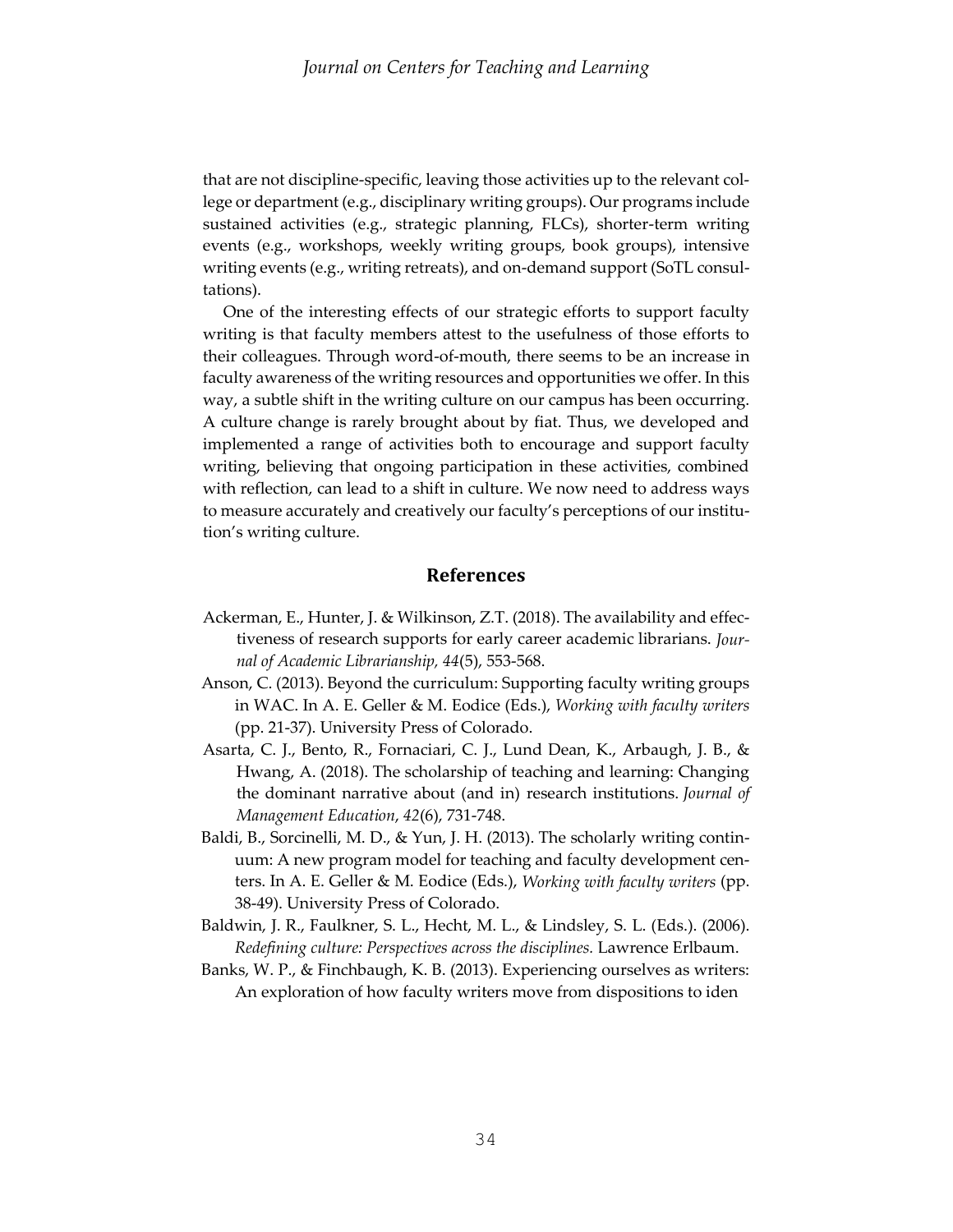tities. In A. E. Geller & M. Eodice (Eds.), *Working with faculty writers* (pp. 228-245). University Press of Colorado.

- Campbell, R., & Blankenship, B. B. (2020). Leveraging the power of course redesign for student success. *To Improve the Academy: A Journal of Educational Development*, *39*(2). <https://doi.org/10.3998/tia.17063888.0039.203>
- Campbell, K., Ellis, M. & Adebonojo, L. (2011). Developing a writing group for librarians: The benefits of successful collaboration. *Library Management, 33*(1-2), 14-21.
- Condon, W., Iverson, E., Manduca, C., Rutz, C., & Willett, G. (2016). *Faculty development and student learning: Assessing the connections.* Indiana University Press.
- Eble, K. E., & McKeachie, W. J. (1985). *Improving undergraduate education through faculty development: An analysis of effective programs and practices.*  Jossey-Bass.
- Elbow, P., & Sorcinelli, M. D. (2006). The faculty writing place: A room of our own. *Change: The Magazine of Higher Learning*, *38*(6), 17-22. <https://doi.org/10.3200/CHNG.38.6.17-22>
- Eodice, M., & Cramer, S. (2002). Write on! A model for enhancing faculty publication. *The Journal of Faculty Development*, *18*(4), 113-121.
- Faery, R. B. (1993). Teachers and writers: The faculty writing workshop and writing across the curriculum. *WPA, Writing Program Administration*, *17*(1-2), 31-42.
- Felten, P., Moore, J., & Strickland, M. (2009). Faculty writing residencies: Supporting scholarly writing and teaching. *Journal on Centers for Teaching and Learning, 1*, 39-55.
- Francis, D. M., Colbry, S. L., Hoyle, A. G., Ratmansky, L. A., Sheety, A. S., & Szpara, M. Y. (2017). Opting into a Faculty Scholarship Community: Benefiting productivity and personal well-being. *The Journal of Faculty Development*, *31*(3), 51-60.
- Fraser, G., & Little, D. (2013). Talking about writing: Critical dialogues on supporting faculty writers. In A. E. Geller & M. Eodice (Eds.), *Working with faculty writers* (pp. 73-92). University Press of Colorado.
- Geller, A. E., & M. Eodice, M. (Eds.). *Working with faculty writers*. University Press of Colorado.
- Gray, T., Madson, L., & Jackson, M. (2018). Publish & flourish: Helping scholars become better, more prolific writers. *To Improve the Academy, 37*, 243- 256. doi:10.1002/tia2.20081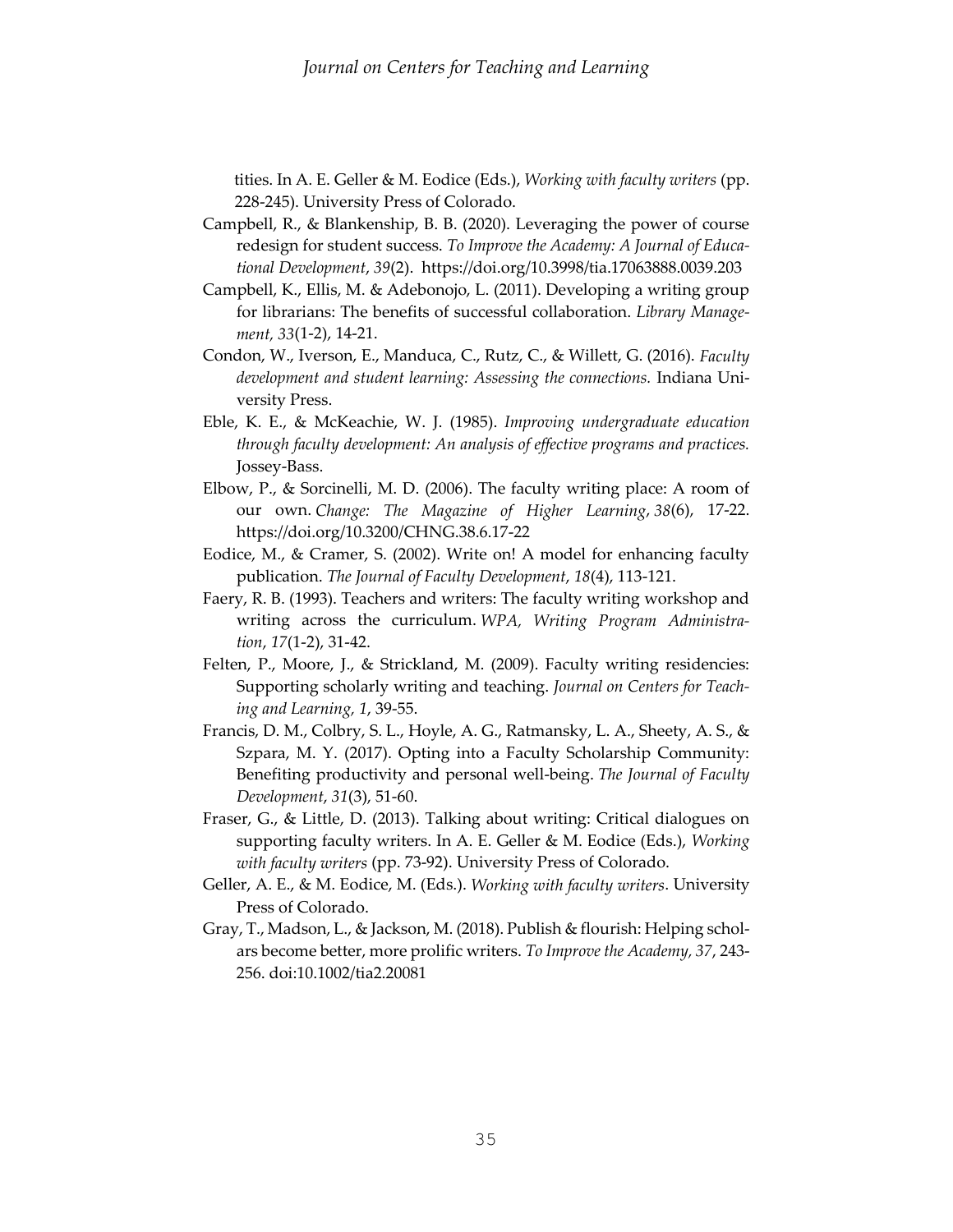- Guglielmo, L., & Gaillet, L. L. (2013). Academic publication and contingent faculty: Establishing a community of scholars. In A. E. Geller & M. Eodice (Eds.), *Working with faculty writers* (pp. 210-227). University Press of Colorado.
- Hoelscher, K. (2011, January 28). Revising a writing group. *Inside Higher Ed*. Available at [https://www.insidehighered.com/advice/2011/01/28/revis](https://www.insidehighered.com/advice/2011/01/28/revising-writing-group)[ing-writing-group](https://www.insidehighered.com/advice/2011/01/28/revising-writing-group)
- Hutchings, P., Huber, M. T., & Ciccone, A. (2011). *The scholarship of teaching and learning reconsidered: Institutional integration and impact*. Jossey-Bass.
- Johnson, L., Roitman, S., Morgan, A., & MacLeod, J. (2017). Challenging the productivity mantra: Academic writing with spirit in place. *Higher Education Research & Development*, *36*(6), 1181–1193.
- Kezar, A. (2018). *How colleges change: Understanding, leading, and enacting change* (2nd ed.). Routledge.
- Khoo, T. (2016). How my university runs Academic Writing Month (#acwrimo). *The Research Whisperer*. Available a[t https://research](https://researchwhisperer.org/2016/10/25/how-my-university-runs-academic-writing-month-acwrimo/)[whisperer.org/2016/10/25/how-my-university-runs-academic-writing](https://researchwhisperer.org/2016/10/25/how-my-university-runs-academic-writing-month-acwrimo/)[month-acwrimo/](https://researchwhisperer.org/2016/10/25/how-my-university-runs-academic-writing-month-acwrimo/)
- Kornhaber, R., Cross, M., Betihavas, V., & Bridgman, H. (2016). The benefits and challenges of academic writing retreats: An integrative review. *Higher Education Research & Development*, *35*(6), 1210-1227. <https://doi.org/10.1080/07294360.2016.1144572>
- Lee, A., & Boud, D. (2003). Writing groups, change and academic identity: Research development as local practice. *Studies in Higher Education*, *28*(2), 187-200. <https://doi.org/10.1080/0307507032000058109>
- Moore, J. L., Felten, P., & Strickland, M. (2013). Supporting a culture of writing: Faculty writing residencies as a WAC initiative. In A. E. Geller & M. Eodice (Eds.), *Working with faculty writers* (pp. 127-141). University Press of Colorado.
- Pifer, M., Reisboard, D., Staulters, M., Li, X., Gozza-Cohen, M., McHenry, N., Schaming, S., & Gilio, B. (2014). Finding the motivation: The evolution of a faculty scholarship symposium. *The Journal of Faculty Development*, *28*(1), 9-18.
- Pope-Ruark, R. (2017). *Agile faculty: Practical strategies for managing research, service, and teaching*. University of Chicago Press.
- Richlin, L., & Cox, M. (2004). Developing scholarly teaching and the scholarship of teaching and learning through faculty learning communities. *New Directions for Teaching and Learning, 97*, 127–135. doi:10.1002/tl.139
- Schein, E. (2004). *Organizational culture and leadership*. Jossey-Bass.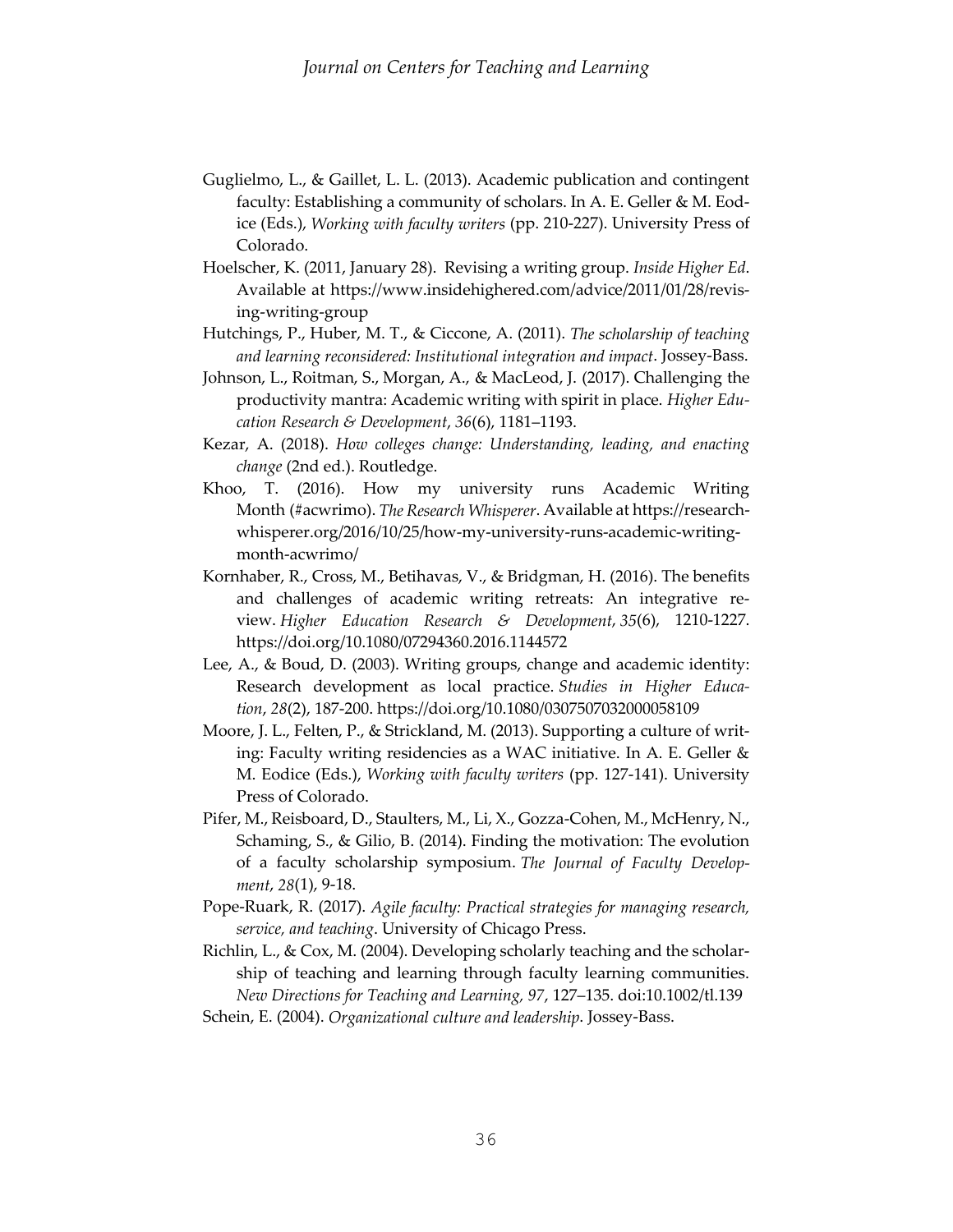- Schick, K., Hunter, C., Gray, L., Poe, N., & Santos, K. (2011). Writing in action: Scholarly writing groups as faculty development. *Journal on Centers for Teaching and Learning, 3*, 43-63.
- Scott, C. E., Ritter, N. L., Fowler, R. M., & Franks, A. D. (2019). Developing a community of academic writers: Using social media to support academic accountability, motivation, and productivity. *Journal of Literacy & Technology, 20*(2), 61–96.
- Skarupski, K. A., & Foucher, K. C. (2018). Writing Accountability Groups (WAGs): A tool to help junior faculty members build sustainable writing habits. *The Journal of Faculty Development*, *32*(3), 47-54.
- Smith, M. C., & Leppma, M. (2017). The manuscript completion workshop: Supporting professional development of tenure track faculty members. *The Journal of Faculty Development*, *31*(2), 43-48.
- Sorcinelli, M. D., Gray, T., & Birch, A. J. (2013). Faculty development beyond instructional development. In J. E. Miller & J. E. Groccia (Eds.), *To Improve the Academy* (Vol. 30, pp. 247–261). Jossey-Bass.
- Sorcinelli, M. D., Yun, J., & Baldi, B. (2009). *Mutual mentoring guide*. University of Massachusetts Institute of Teaching Excellence and Faculty Development. Available at [https://www.umass.edu/tefd/sites/de](https://www.umass.edu/tefd/sites/default/files/2016-tefd-MM-2016-10-7.pdf)[fault/files/2016-tefd-MM-2016-10-7.pdf](https://www.umass.edu/tefd/sites/default/files/2016-tefd-MM-2016-10-7.pdf)
- Soven, M. (1988). Beyond the first workshop: What else can you do to help faculty? *New Directions for Teaching and Learning*, *36*, 13-20.
- Stephens, J., Sare, L., Kimball, R., Foster, M., and Kitchens, J. (2011). Tenure support mechanisms provided by the Faculty Research Committee at Texas A&M University Libraries: A model for academic libraries. *Library Management, 32*(8), 531-539.
- Swaggerty, E., Atkinson, T., Faulconer, J., & Griffith, R. (2011). Academic writing retreat: A time for rejuvenated and focused writing. *The Journal of Faculty Development*, *25*(1), 5-11.
- Tysick, C., & Babb, N. (2006). Perspectives on…writing support for junior faculty librarians: A case study. *The Journal of Academic Librarianship*, *32*(1), 94-100[. https://doi.org/10.1016/j.acalib.2005.10.005](https://doi.org/10.1016/j.acalib.2005.10.005)
- Wilkinson, Z. (2013). Rock around the (tenure) clock: Research strategies for new academic librarians. *New Library World, 114*(1), 54-66.
- Zuidema, L. A., Daichendt, G. J., & Fulcher, K. (2019). Supporting teaching faculty as scholars: A developmental model. *Christian Higher Education*, *18*(1-2), 78-97[. https://doi.org/10.1080/15363759.2018.1543246](https://doi.org/10.1080/15363759.2018.1543246)